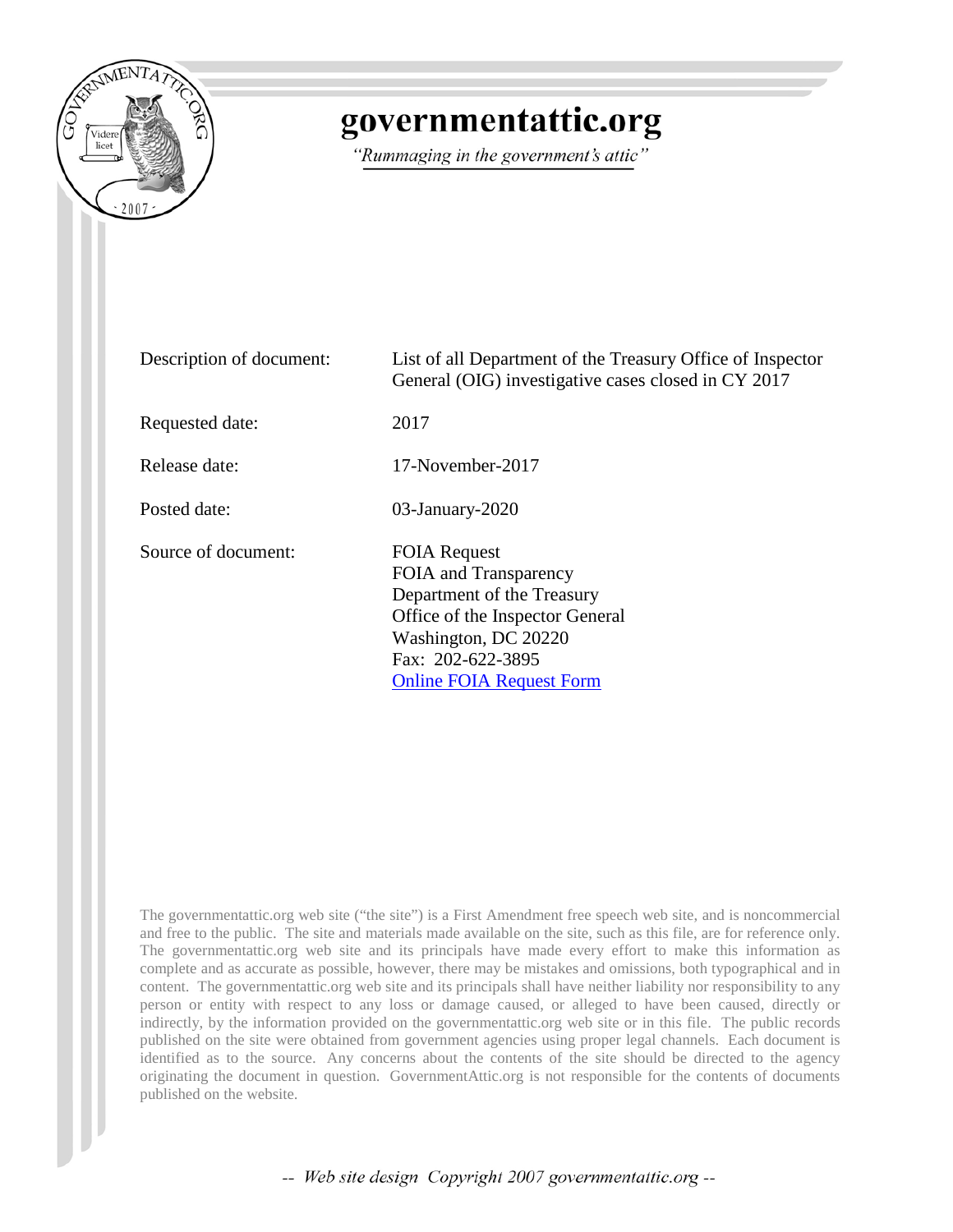From: Delmar, Richard K.[<DelmarR@oig.treas.gov>](mailto:DelmarR@oig.treas.gov) Sent: Fri, Nov 17, 2017 2:41 pm Subject: FOIA-Treasury OIG-closed cases

Responding to your FOIA request 2017-11-083 for a list of all investigative cases closed in CY 2017 at Treasury OIG. The list is attached, with names and other particular identifying information of subjects and witnesses redacted per FOIA Exemption 7C, 5 U.S.C. § 552(b)(7)(C)

The redactions constitute a partial denial of your request, and therefore an adverse action under the FOIA. Accordingly, you have the right to appeal this determination within 90 days from the date of this letter. By filing an appeal, you preserve your rights under FOIA and give the agency a chance to review and reconsider your request and the agency's decision. Your appeal must be in writing, be signed by you or your representative, and contain the rationale for your appeal. Please address your appeal to:

> FOIA Appeal FOIA and Transparency Privacy, Transparency, and Records Department of the Treasury 1500 Pennsylvania Ave., N.W. Washington, D.C. 20220

If you would like to discuss this response before filing an appeal to attempt to resolve your dispute without going through the appeals process, you may contact the Treasury DO FOIA Public Liaison at (202) 622-8098 or email [FOIAPL@treasury.gov.](mailto:FOIAPL@treasury.gov)

If you are unable to resolve your FOIA dispute through our FOIA Public Liaison, the Office of Government Information Services (OGIS) also mediates disputes between FOIA requesters and federal agencies as a non-exclusive alternative to litigation. If you wish to contact OGIS, you may write directly to:

Office of Government Information Services National Archives and Records Administration 8601 Adelphi Road – OGIS College Park, MD 20740-6001 [ogis@nara.gov](mailto:ogis@nara.gov) [ogis.archives.gov](mailto:ogis.archives.gov)

Please call me if you have questions.

Rich Delmar Counsel to the Inspector General Department of the Treasury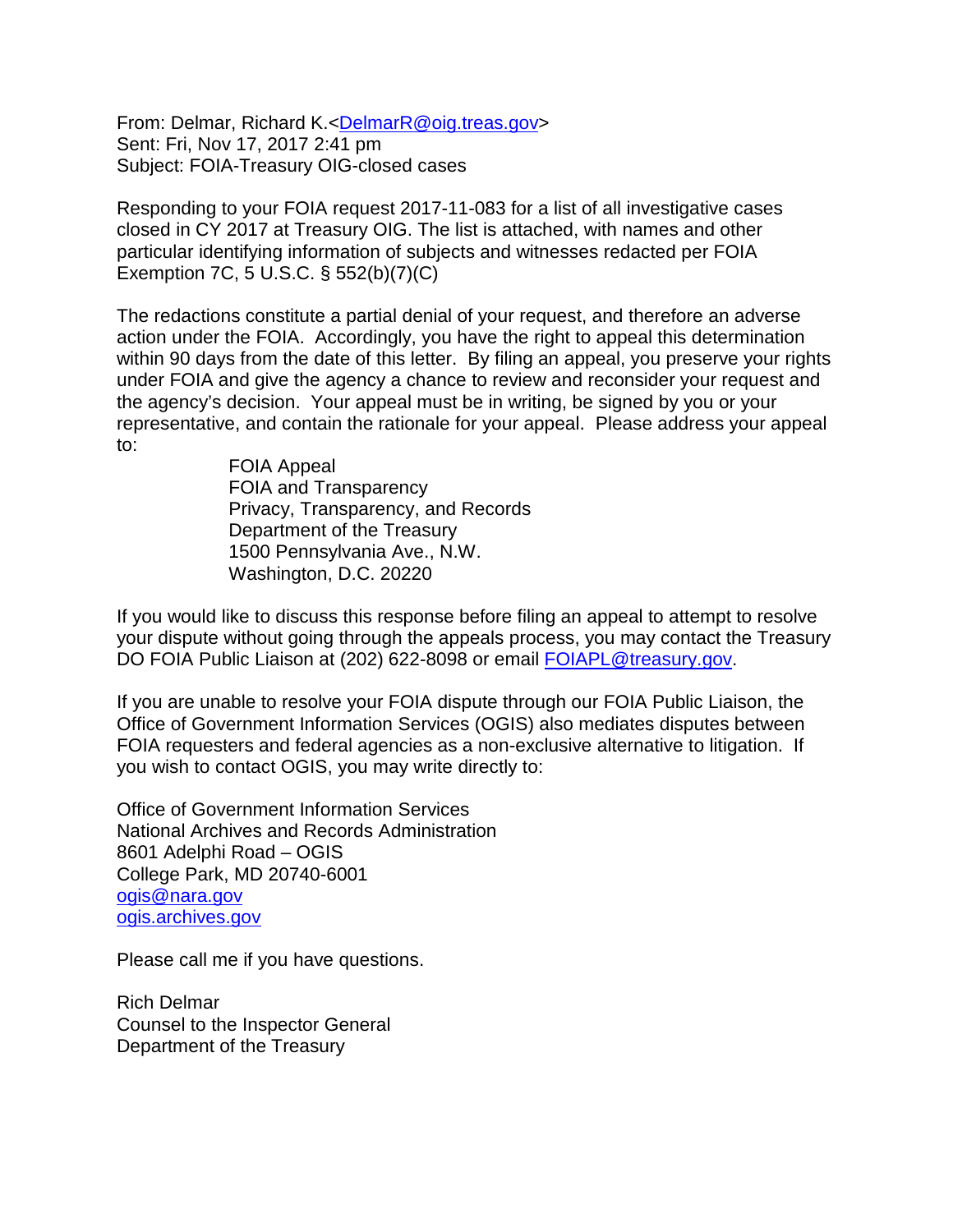| <b>BANK-10-</b><br>2246-l | LA JOLLA BANK BANK-10-2246-                                 | Referral for Investigation Memorandum from TOIG-OA. Material Loss<br>Review conducted by OA of LaJolla Bank, FSB revealed ongoing<br>investigations of the bank's lending practices involving the CEO and CCO<br>with regard to potential fraudulent transactions and insider abuse.                                                                                                                                                                                                                                                                                                                                                                                                                                                                                                                                                               | 17             |
|---------------------------|-------------------------------------------------------------|----------------------------------------------------------------------------------------------------------------------------------------------------------------------------------------------------------------------------------------------------------------------------------------------------------------------------------------------------------------------------------------------------------------------------------------------------------------------------------------------------------------------------------------------------------------------------------------------------------------------------------------------------------------------------------------------------------------------------------------------------------------------------------------------------------------------------------------------------|----------------|
| <b>BANK-11-</b><br>0677-l | <b>FIRST NATIONAL BANK OF</b><br>BARNESVILLE BANK-11-0677-I | Correspondence received via OIG Intake regarding allegations of<br>fraudulent activity by the CEO and loan officer of First National Bank of<br>Barnesville as well as an appraiser doing buisness with First National Bank.<br>There is said to be no open investigation by the OCC or the FDIC at this<br>time.                                                                                                                                                                                                                                                                                                                                                                                                                                                                                                                                  |                |
| FMS-12-0315-I             | <b>FMS-12-</b><br>0315-1                                    | In response to the BFS's efforts to collect on a debt, subject submitted a<br>letter, purporting to be from the BFS's collection company, acknowledging<br>that he had paid his debt in full; however, there is no record of any such<br>payment and the letter appears to be fraudulent.                                                                                                                                                                                                                                                                                                                                                                                                                                                                                                                                                          | 15             |
| MSB-12-2214-I             | <b>WESTERN UNION</b>                                        | The US Department of Justice (DOJ) is looking into whether Western Union<br>was aware that a California franchisee, US Shen Zhou, transmitted<br>approximately \$60 million in sub-\$2,000 increments to the Peoples'<br>Republic of China (China) in a single year - making it the largest remitter of<br>funds to China in the Western Union network. DOJ is "looking to augment<br>[its] investigative abilities to determine whether charges are appropriate."                                                                                                                                                                                                                                                                                                                                                                                 | $\mathbf{1}$   |
| BFS-13-0160-I             | BFS-13-0160-I                                               | Complaint received 10/23/2012, via email Complainant alleges fraud<br>concerning US Savings Bonds                                                                                                                                                                                                                                                                                                                                                                                                                                                                                                                                                                                                                                                                                                                                                  | 2 <sub>0</sub> |
| CFIF-13-0445-I            | CFIF-13-<br>0445-1                                          | Complaint received 12/27/2012, via email Complainant alleges - On 12-05-<br>12, an subjects cashed a fraudulent US treasury Check for \$2978.00.<br>Approximately ten minutes later at register 14, the same subjects cashed a<br>fraudulent US Treasury Check for \$2946.72. The subjects then leave in a<br>Silver Dodge Ram Truck.                                                                                                                                                                                                                                                                                                                                                                                                                                                                                                              |                |
| <b>BANK-13-</b><br>0756-l | <b>FLAGSHIP BANK FAILURE</b><br>BANK-13-0756-I              | The Federal Deposit Insurance Corporation OIG-OI reuquested TOIG<br>assistance with an investigation of Flagship Bank in Florida regarding a<br>straw borrower scheme used to circumvent banking regulations. Case<br>stems from bank failure in 2009 and MLR completed by TOIG OA. On<br>7/13/10, TOIG-OA forwarded to TOIG-OI, a referral for investigative review<br>arising from information identified during a Material Loss Review of the<br>Subject bank. Allegations concern potential fraudulent loan modification<br>practices promoted and committed by Flagship National Bank to enable<br>lender to circumvent federal lending limits. OCC advised their office is not<br>pursuing enforcement action, however TOIG-OA has learned the FBI and<br>the FDIC-OIG are conducting an investigation into the subject loan<br>transaction. | $\Omega$       |
| DO-13-0473-I              | STANDARD CHARTER DO-13-<br>0473-l                           | Correspondence received via OIG Intake from OC regarding the following:<br>This qui tam complaint alleges that Standard Charter made<br>misrepresentations in the course of negotiating a settlement for its<br>violations of IEEPA sanction regulations. Keywords: Qui Tam                                                                                                                                                                                                                                                                                                                                                                                                                                                                                                                                                                        | 0              |
| DO-14-0510-I              | DEWIND CO. DO-14-0510-I                                     | On 1/13/2014, TOIG was contacted by the USAO for the Central District of<br>California regarding a Qui Tam case. The defendant is DeWind Company et<br>al.                                                                                                                                                                                                                                                                                                                                                                                                                                                                                                                                                                                                                                                                                         |                |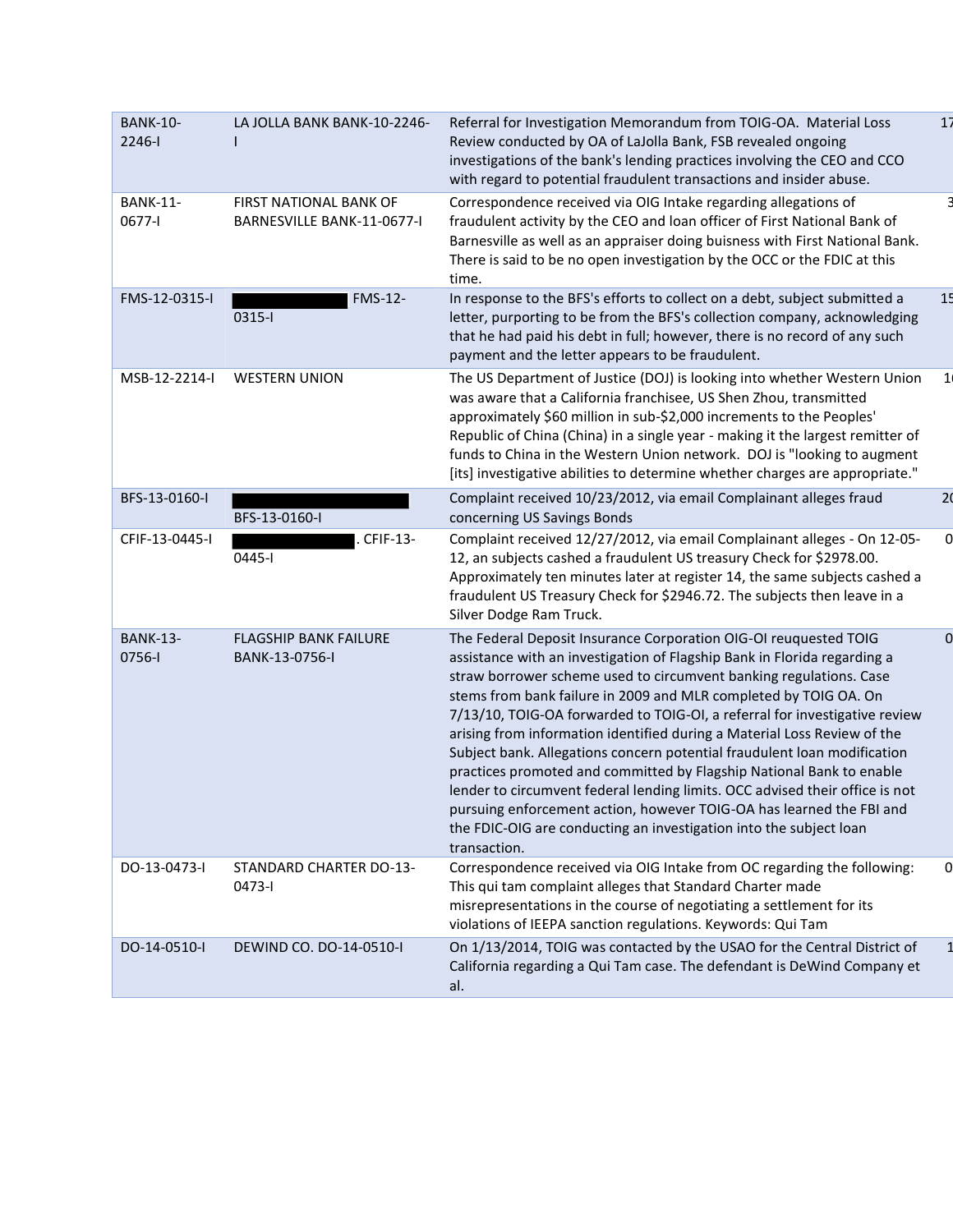| BFS-14-0533-I             | <b>AND</b><br>BFS-14-0533-I | An Internal Revenue Service (IRS) Auditor discovered discrepancies in<br>business transactions at Vision Enterprises, during a routine audit.<br>Transactions showed an employee of the Financial Management Service<br>(FMS), used thier government charge card to make purchases coded as<br>"office supplies". The business owner admitted no actual purchases<br>occurred and they then wire a percentage of the purchase to a Treasury<br>Department Federal Credit Union account personally owned by the<br>subject employee. Treasury records show the employee previously worked<br>for FMS but is not currently an employee.                                                                                                                                                                                                                                  |                |
|---------------------------|-----------------------------|------------------------------------------------------------------------------------------------------------------------------------------------------------------------------------------------------------------------------------------------------------------------------------------------------------------------------------------------------------------------------------------------------------------------------------------------------------------------------------------------------------------------------------------------------------------------------------------------------------------------------------------------------------------------------------------------------------------------------------------------------------------------------------------------------------------------------------------------------------------------|----------------|
| BEP-14-0583-I             | , ET AL.<br>BEP-14-0583-I   | Correspondence received via OIG Intake from BEP regarding allegations of<br>possible monery laundering scheme by 3 sisters who submittted mutilated<br>currency claims to BEP. They claimed to have buried their life savings<br>totaling \$283,000.00.                                                                                                                                                                                                                                                                                                                                                                                                                                                                                                                                                                                                                |                |
| BFS-14-1429-I             | ET AL. BFS-<br>14-1429-l    | On May 4, 2014, the Department of the Treasury, Office of Inspector<br>General (DOT-OIG), Office of Investigations (TOIG), received an OIG<br>Hotline call fregarding stolen U.S. Treasury checks. The complainant<br>claimed her sister deposited five U.S. Treasury checks belonging to the<br>complainant into a Bank of America account in Charleston, SC. The<br>complainant stayed and cared for her mother in Charleston, SC for<br>approximately six months. The complainant requested an address change<br>through the Department of Education (DOE) to receive her U.S. Treasury<br>checks during that period. The sister admitted to the complainant that she<br>deposited five U.S. Treasury checks belonging to the complainant. The<br>sister believed teh complainant owed her money and used the U.S.<br>Treasury checks addressed to her as payments. | 20             |
| <b>SCAM-14-</b><br>2100-l | SCAM-14-2100-I              | Complaint receive 7/3/2014, via email *** COMPLAINANT REQUESTS<br>CONFIDENTIALITY *** Complainant received a fraudulent phone call from<br>Jeff Daniels purporting to be from the US Treasury, offering a Grant of<br>\$7000.00. The complainant was asked for a processing and the<br>complainant gave him \$600.00 to receive the \$7000. Grant. The<br>complainant is unable to contact Mr. Daniels since sending him the<br>money.                                                                                                                                                                                                                                                                                                                                                                                                                                 |                |
| CFIF-15-0757-I            | ET AL.                      | On 12/1/2014, USPS OIG, Providence, RI, contacted TOIG regarding a<br>missing TSP check worth \$9,950. SAC responded with information from<br>TCIS, and SA had subsequent regular contact with USPS OIG. USPS OIG has<br>had other checks of interest that they believe were stolen by a USPS<br>employee at the Providence Processing and Distribution facility. Loss of<br>three checks at this time totals approximately \$20,000.                                                                                                                                                                                                                                                                                                                                                                                                                                  | 0              |
| BFS-15-0818-I             | <b>BFS-15-</b><br>0818-1    | On December 16, 2014, TOIG received an email from a Detective, Dekalb<br>County Police Department, regarding suspected counterfeit U.S. Treasury<br>checks. Detective requested TOIG assistance in determining the victims<br>and how to identify the checks as counterfeit. On July 11, 2014, the<br>subject entered the Beverage Club, Stone Mountain, GA, and presented<br>U.S. Treasury check in the amount of \$495.00, dated June 10, 2014, for<br>negotiation. On June 14, 2014, the subject entered the Beverage Club and<br>presented U.S. Treasury check in the amount of \$490.00, dated June 12,<br>2014, for negotiation.                                                                                                                                                                                                                                 | $\overline{0}$ |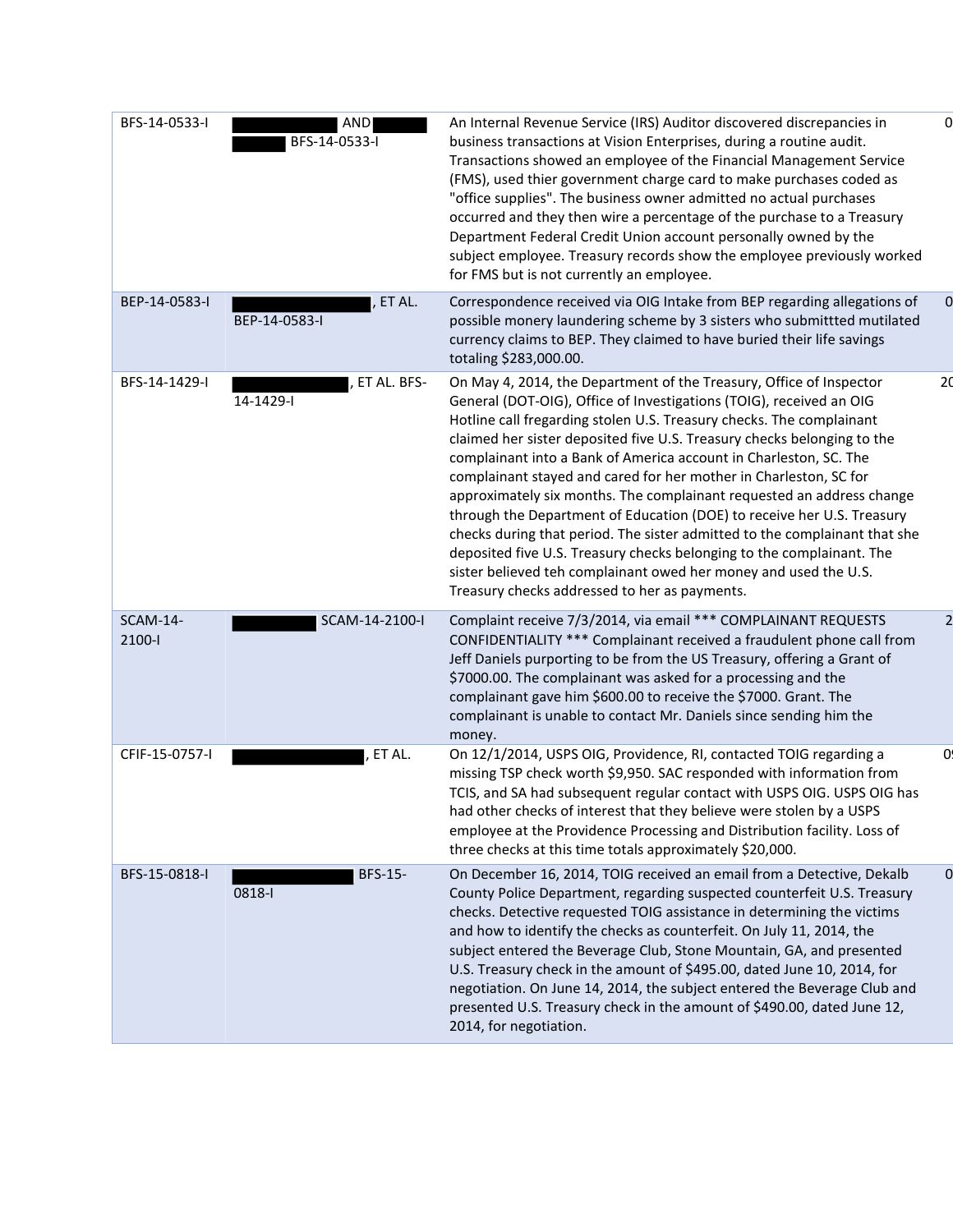| FinCEN-15-<br>0828-I          | CELL TOUCH JAX, INC. FINCEN-<br>15-0828-l | On November 20, 2014, the Department of the Treasury (Treasury), Office<br>of Inspector General, Office of Investigations (TOIG), participated in<br>meetings at the U.S. Attorney's Office in Jacksonville, FL (MDFL), regarding<br>proactive identification of criminal violations of Title 31 and Title 18.<br>Between July and October of 2014, Cell Touch Jax, Inc., made 723 cash<br>deposits totaling \$3,650,829. Sixty-four of those deposits were between<br>\$8,000 and \$10,000. In addition, in September, Cell Touch Jax, Inc.<br>attempted to make two deposits into two separate accounts. The first<br>deposit was for \$6,040 and the second deposit was for \$4,275. When the<br>bank requested information so that it could file a CTR, Cell Touch Jax, Inc.<br>canceled the transaction. AUSA requested that TOIG investigate this<br>matter and determine if prosecutorial action is warranted. | 0              |
|-------------------------------|-------------------------------------------|-----------------------------------------------------------------------------------------------------------------------------------------------------------------------------------------------------------------------------------------------------------------------------------------------------------------------------------------------------------------------------------------------------------------------------------------------------------------------------------------------------------------------------------------------------------------------------------------------------------------------------------------------------------------------------------------------------------------------------------------------------------------------------------------------------------------------------------------------------------------------------------------------------------------------|----------------|
| BEP-15-1763-I                 |                                           | On June 3, 2015, the U.S. Department of the Treasury, Office of Inspector<br>General, Office of Investigations (TOIG), received a referral from the<br>Bureau of Engraving and Printing (BEP), regarding an U.S. Treasury check<br>issued for a processed mutilated currency claim, in the amount of \$10,000,<br>that was mailed to Ariton, Alabama. The check was cashed, but the<br>complainant/victim reported that she never received the check.                                                                                                                                                                                                                                                                                                                                                                                                                                                                 |                |
| FinCEN-15-<br>1440-l          | RED WIRE FINCEN-15-1440-I                 | Subsequent to TOIG's participation with the FBI in Operation Top Gear, the<br>FBI's Miami field office has now requested TOIG's participation with a new<br>investigation. The FBI and IRS are currently investigating several<br>individuals operating a taxi medallion finance group in the New York and<br>Miami areas. Preliminary investigations have revealed suspected money<br>laundering, structuring, bank fraud, wire fraud and specific BSA violations.                                                                                                                                                                                                                                                                                                                                                                                                                                                   | 30             |
| USM-15-1070-I                 | ET AL<br>USM-15-1070-I                    | On 2/18/15, USM CIO<br>met with TOIG to advise that 2<br>Senior USM IT officials were gaining access to all Treasury emails and that<br>they were not authorized to view these files. Buscher provided a list with<br>approximately 14 names of individuals believed to have access to Treasury<br>wide email accounts.                                                                                                                                                                                                                                                                                                                                                                                                                                                                                                                                                                                               | $\overline{0}$ |
| USM-15-1471-I                 | USM-15-1471-                              | Correspondence received via OIG Intake from the USM regarding<br>allegations of unauthorized government computer use by preparing and<br>billing for tax preparations for HR Block on government time.                                                                                                                                                                                                                                                                                                                                                                                                                                                                                                                                                                                                                                                                                                                |                |
| <b>SCAM-16-</b><br>$0119 - 1$ | SCAM-16-<br>0119-1                        | Complaint received 10/15/2015, via mail Complainant alleges made<br>several payments to US Dept. of the Treasury Michael Cena in order to<br>receive \$10.2 Million. The complainant received several emails directing<br>her to send money via Western Union Money Transfer.                                                                                                                                                                                                                                                                                                                                                                                                                                                                                                                                                                                                                                         | 1!             |
| BFS-15-2112-I                 | <b>BFS-15-</b><br>2112-1                  | Subject is using a Treasury Direct account as a holding fund for monies<br>that he has fraudulently obtained from at least one private citizen, and<br>that he has attempted to obtain from multiple banks. keyword: vulnerable<br>population BFS                                                                                                                                                                                                                                                                                                                                                                                                                                                                                                                                                                                                                                                                     |                |
| BFS-15-1987-I                 | <b>TOKES AND</b><br>BFS-15-1987-I         | Bank President reports to the Bureau of the Fiscal Service that a subject<br>has created a TreasuryDirect account that is being used to accumulated<br>monies being fraudulently drawn from the bank account of elderly/retired<br>citizen more than \$810,000.                                                                                                                                                                                                                                                                                                                                                                                                                                                                                                                                                                                                                                                       |                |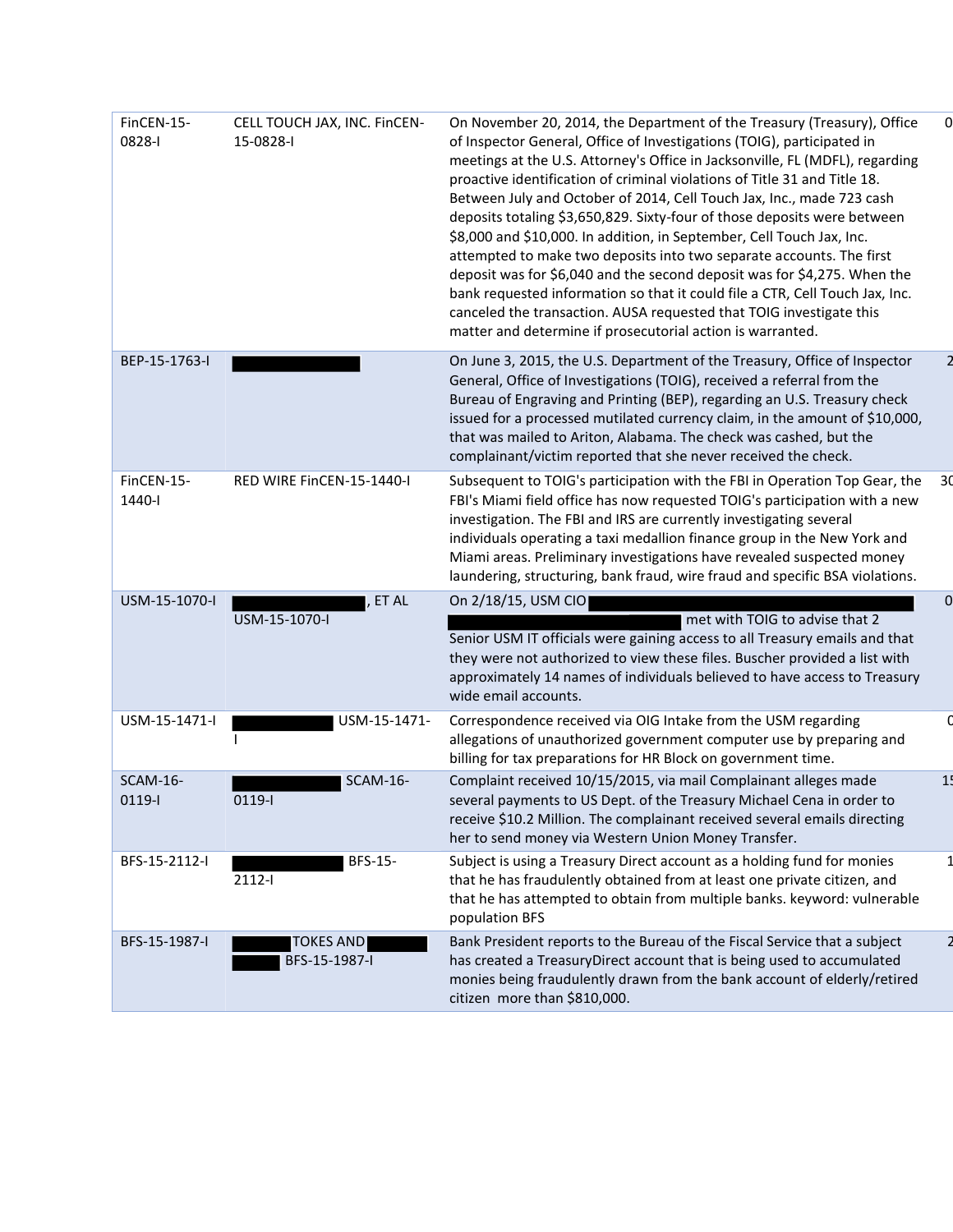| CYBER-15-<br>$2043 - 1$ | CYBER-15-2043-I             | On July 1, 2015, FBI, Baltimore ECTF, contacted TOIG requesting to co-case<br>a possible network intrusion at Laureate Education, Inc, Baltimore, MD.<br>Forty student OCC regulated bank accounts were re-reouted to one single<br>Greendot account for a loss of \$73,996.00. Initial investigation reveals that<br>a possible subject is an employee of Laureate Education, Inc. Subject<br>accessed student's bank acocunt information, routing numbers and<br>possibly emails as well as passwords.                                                                                                                                                                                                                             |  |
|-------------------------|-----------------------------|--------------------------------------------------------------------------------------------------------------------------------------------------------------------------------------------------------------------------------------------------------------------------------------------------------------------------------------------------------------------------------------------------------------------------------------------------------------------------------------------------------------------------------------------------------------------------------------------------------------------------------------------------------------------------------------------------------------------------------------|--|
| BFS-15-2198-I           | , ET AL. BFS-<br>15-2198-l  | On July 2, 2015, USSS Jacksonville requested TOIG assistance with a stolen<br>Treasury check case that had been referred to them by BFS. Subject and<br>his co-conspirators obtained three stolen Treasury checks and deposited<br>them into Navy Federal Credit Union accounts via mobile banking. The<br>check payee name was altered from the true payee to Arcardio Blair. After<br>reviewing the documents, two additional stolen US Treasury checks were<br>identified. The US Attorney's Office in Jacksonville is considering pursuing<br>federal charges against the subjects. If they decline, the chief of the special<br>prosecution section of the State Attorney's Office has agreed to file<br>charges, at this time. |  |
| BFS-15-2206-I           | BFS-15-2206-I               | On August 14, 2015, Jacksonville Sheriff's Office (JSO) asked TOIG to assist<br>with investigating a subject who opened a fraudulent account and<br>deposited twenty-three (23) U.S. Treasury checks, payable to multiple<br>payees, and other suspicious checks.                                                                                                                                                                                                                                                                                                                                                                                                                                                                    |  |
| BFS-15-2284-I           | BFS-15-2284-I               | Large dollar U.S. Treasury check labeled as counterfeit received from BFS.                                                                                                                                                                                                                                                                                                                                                                                                                                                                                                                                                                                                                                                           |  |
| USM-15-2285-I           | USM-15-2285-                | Correspondence received via OIG Intake from the USM regarding<br>allegations of a subject employee trying to convince fellow co workers to<br>call off of work to get back at management.                                                                                                                                                                                                                                                                                                                                                                                                                                                                                                                                            |  |
| BEP-16-0240-I           | <b>AND</b><br>BEP-16-0240-I | Correspondence received via OIG Intake from the BEP regarding<br>allegations of subjects submitting two different mutilated currency claims<br>in the amount of \$9,900 each. One claim submitted by on February 27,<br>2015 in the amount of \$9,900 and the other on March 30, 2015 in the<br>amount of 9,900. MCD/OFM notified the Product and Investigation Branch<br>of the suspicious claims as it appears the individuals are structuring their<br>redemption transactions to evade the reporting requirements.                                                                                                                                                                                                               |  |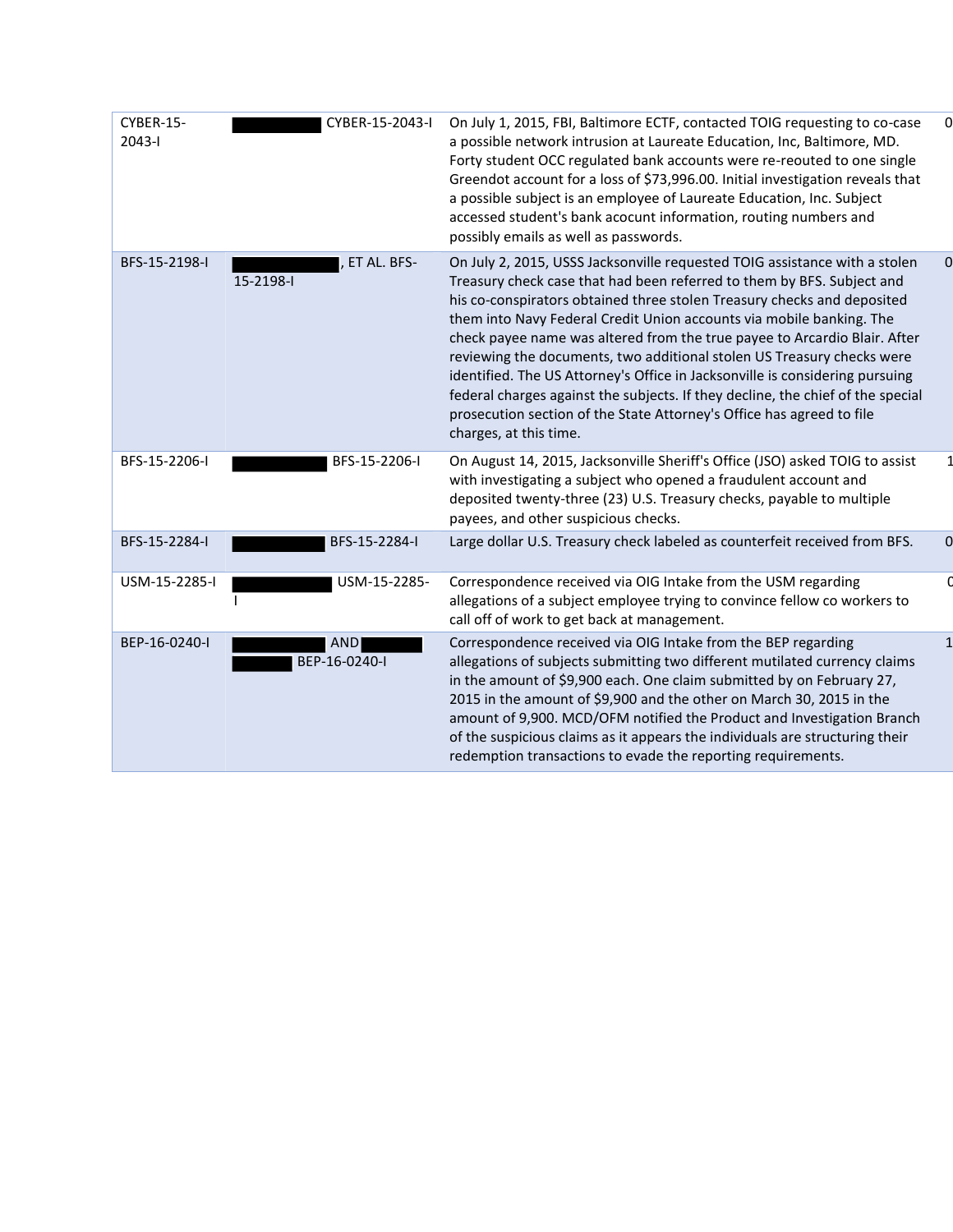| OCC-16-1031-I | OCC-16-<br>1031-l                        | NC-TFCTF TFO was contacted by AUSA with the United States Attorney's<br>Office out of the Middle District of North Carolina and instructed to<br>), VP of Corporate Security for<br>contact Mr.<br>(G<br>SunTrust Bank, in regards to a identity theft case. TFO met with<br>to discuss the details of this case.<br>stated that SunTrust Bank had<br>previously had a branch manager, for their SunTrust Bank branch located<br>at 2405 S. Church Street, Burlington, North Carolina, commit identity theft<br>against one of it's elderly clients. The presented loan documents,<br>credit card statements, deposit account statements and offsets, video<br>surveillance and investigative notes to TFO. All of these items indicated<br>that the subject had obtained a credit card (Mastercard) on March 5,<br>2015, in the victim's name without consent or authorization, and used that<br>card for personal benefit totaling \$2706.54. Further, subject obtained a<br>\$5000 unsecured loan in the name of the victim without consent,<br>authorization or knowledge on March 24, 2015. These funds were<br>deposited into the victim's SunTrust Bank account on March 24, 2015 and<br>withdrawn by the subject on March 25, 2015. Finally, the subject used the<br>victim's Visa credit card from April 13, 2015 through September 9, 2015<br>making unauthorized charges for personal benefit totaling \$4140.68. This<br>case has been discussed and reviewed by AUSA from the United States<br>Attorney's Office for the Middle District of North Carolina. AUSA requested<br>a case report be forwarded to his office at the completion of the<br>investigation for the purpose of prosecution. | 1 <sub>1</sub> |
|---------------|------------------------------------------|---------------------------------------------------------------------------------------------------------------------------------------------------------------------------------------------------------------------------------------------------------------------------------------------------------------------------------------------------------------------------------------------------------------------------------------------------------------------------------------------------------------------------------------------------------------------------------------------------------------------------------------------------------------------------------------------------------------------------------------------------------------------------------------------------------------------------------------------------------------------------------------------------------------------------------------------------------------------------------------------------------------------------------------------------------------------------------------------------------------------------------------------------------------------------------------------------------------------------------------------------------------------------------------------------------------------------------------------------------------------------------------------------------------------------------------------------------------------------------------------------------------------------------------------------------------------------------------------------------------------------------------------------------------------------------------------------------------|----------------|
| BFS-16-0431-I | TAX REFUND FRAUD - ACH PP<br><b>VISA</b> | On 11/23/15, met with Haymarket PD OFC regarding providing assistance<br>for tax refund fraud. On 2/12/15, victim filed his taxes with H&R rep. On<br>2/18/15, victim hadn't received any info his return was successfully filed.<br>After contact with H&R, he was told his return was rejected because a<br>return was already filed in his name. On 2/19/15, TCIS showed a processed<br>ACH payment for \$9,982.00. to Sun Rise Banks (settlement bank). On<br>8/28/15, a paper check for \$8,531.59 was issued to and cashed.                                                                                                                                                                                                                                                                                                                                                                                                                                                                                                                                                                                                                                                                                                                                                                                                                                                                                                                                                                                                                                                                                                                                                                             |                |
| OCC-16-0696-I | OCC-16-<br>0696-l                        | NC-TFCTF TFO was contacted by a resident of Guilford County in regards to<br>a local locksmith, taking an \$860 check from her as payment for him to<br>order and install a floor safe in her home in July 2015. Locksmith has never<br>produced or installed the safe. Further, subject has stopped returning the<br>local victim's calls about the safe or return of the funds. During TFO's<br>subsequent research on locksmith and all of his affiliated businesses,<br>information was located in a FinCen database concerning one of the<br>businesses, American Locksmith Enterprises, from 2014. In that case,<br>subject and/or his wife, used a Chase Bank, an OCC regulated institution,<br>credit card not belonging to them to purchase goods from Keyless Ride out<br>of Texas. It was further learned after speaking with the victim of that case<br>that subject attempted to use the Chase Bank credit card numerous other<br>times without the cardholder's consent or authorization. This case was<br>reviewed with AUSA from the U.S. Attorney's Office out of the Middle<br>District of North Carolina. He requested a case report to be forwarded to<br>his office at the completion of the investigation for the purpose of federal<br>prosecution.                                                                                                                                                                                                                                                                                                                                                                                                                                    | 1 <sub>1</sub> |
| BEP-16-1206-I | BEP-16-1206-I                            | Correspondence received via OIG Intake from BEP with allegations of<br>subject filing a suspicious mutilated currency claim on behalf of his father.                                                                                                                                                                                                                                                                                                                                                                                                                                                                                                                                                                                                                                                                                                                                                                                                                                                                                                                                                                                                                                                                                                                                                                                                                                                                                                                                                                                                                                                                                                                                                          |                |

 $\overline{c}$ 

 $\mathbf{1}$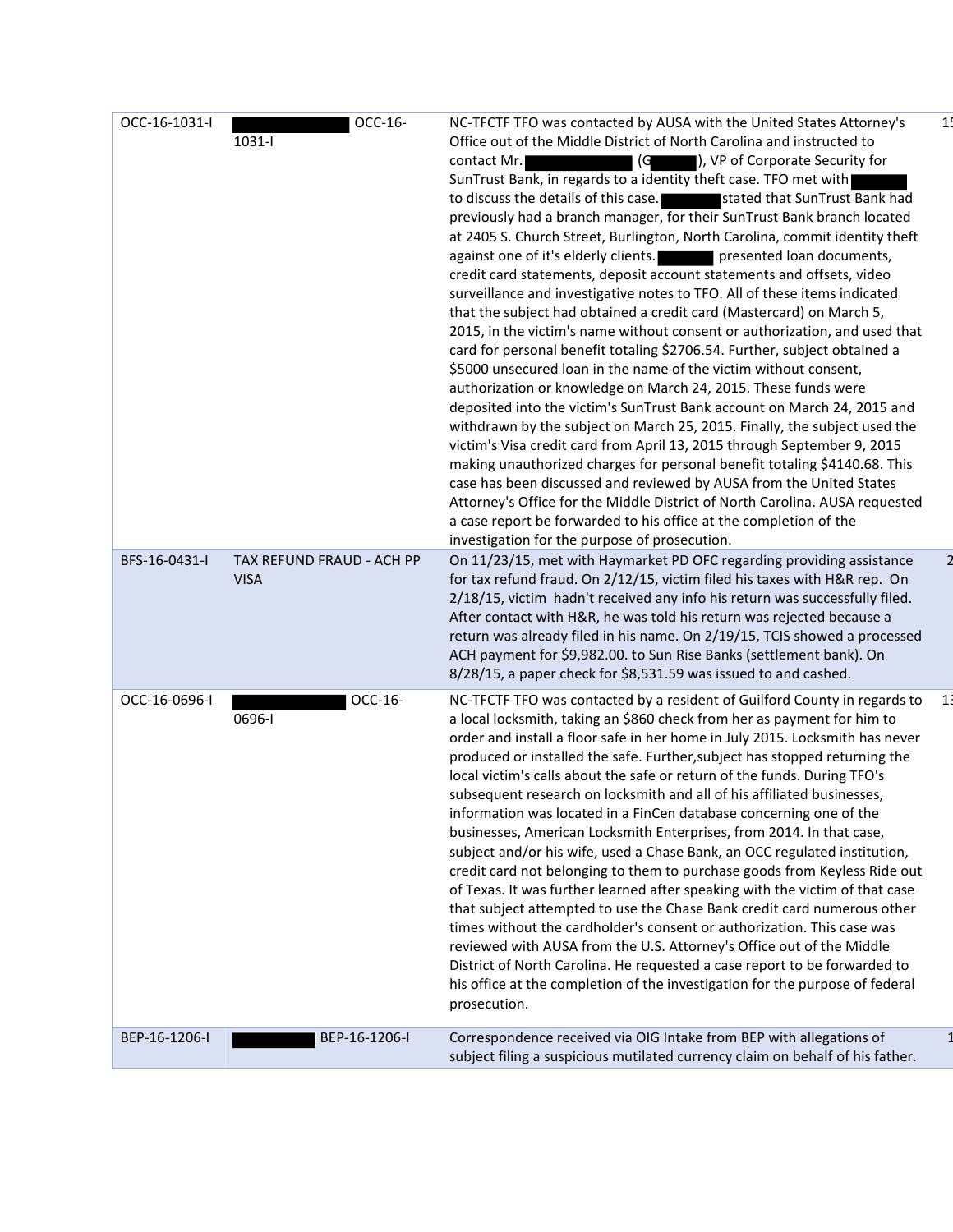| TTB-16-1795-I         | TTB TTB-16-1795-I                                      | Correspondence received via OIG Intake from OC regarding an incoming<br>complaint from complainant with allegations of named TTB employees<br>leaked tax information about him to the Oregonian newspaper, he states<br>that he is being targeted because of his political views and that one TTB<br>employee admitted to him that his information was mishandled.                                                                                                                          |          |
|-----------------------|--------------------------------------------------------|---------------------------------------------------------------------------------------------------------------------------------------------------------------------------------------------------------------------------------------------------------------------------------------------------------------------------------------------------------------------------------------------------------------------------------------------------------------------------------------------|----------|
| DO-16-1802-I          | DO-16-1802-                                            | On May 15, 2016, TOIG received a complaint via the duty phone in regards<br>to a subject contract employee with the Office of Technical Assistance was<br>traveling from San Juan, Puerto Rico to Dominica on her official passport<br>to conduct training when a Customs and Border Protection Officer located<br>approximately 40 grams (1.4 ounces) of marijuana concealed within her<br>baggage. TOIG was contacted by HSI San Juan and informed of the<br>discovery.                   | $\Omega$ |
| BFS-16-1450-I         | BFS-16-<br>1450-l                                      | Representative payee for payee, who passed away on 11/15/2011,<br>benefits continued to be issued for many years in the form of paper<br>checks. Treasury checks were suspended in August of 2015. Subject<br>concealed payee's death and continued to cash the Social Security Checks<br>totaling an overpayment of \$39,518 dollars.                                                                                                                                                      |          |
| BFS-16-2033-I         | FEDERAL RESERVE PERSONNEL<br><b>SECURITY INCIDENTS</b> | Correspondence received via OIG Intake from BFS regarding subject not<br>being a US citizen and has supported ITS. The individual has been<br>employed with FRB-NY since August 2009. Added: Incident involving a<br>Non-US citizen performing work on behalf of Treasury at the Federal<br>Reserve Bank of Dallas. The individual has been employed by FRB Dallas<br>since March 2015, but provided Treasury support to Moderate Risk system<br>May - July 2016.                           |          |
| CYBER-17-<br>$0115 -$ | LOCKY RANSOMWARE ATTACK<br>CYBER-17-0115-I             | Locky ransomware attack that affected 2 DO computers and 1 OCC<br>computer                                                                                                                                                                                                                                                                                                                                                                                                                  |          |
| CYBER-16-<br>2902-1   | <b>HFS FINANCIAL CYBER-16-</b><br>2902-l               | FBI Baltimore requested Cyber assistance for HFS Financial network<br>intrusion. HFS Financial helps individuals acquire loans for personal or<br>home improvements. On August 30, 2016, HFS Financial's website was<br>used to acquire 60 client's loan agreements, and email addresses. The<br>subject, soccastar001@yahoo.com, IP 8.44.100.11, sent defamatory blogs<br>to these clients causing a loss in sales for HFS Financial. HFS Financial<br>estimates the loss at \$800,000.00. |          |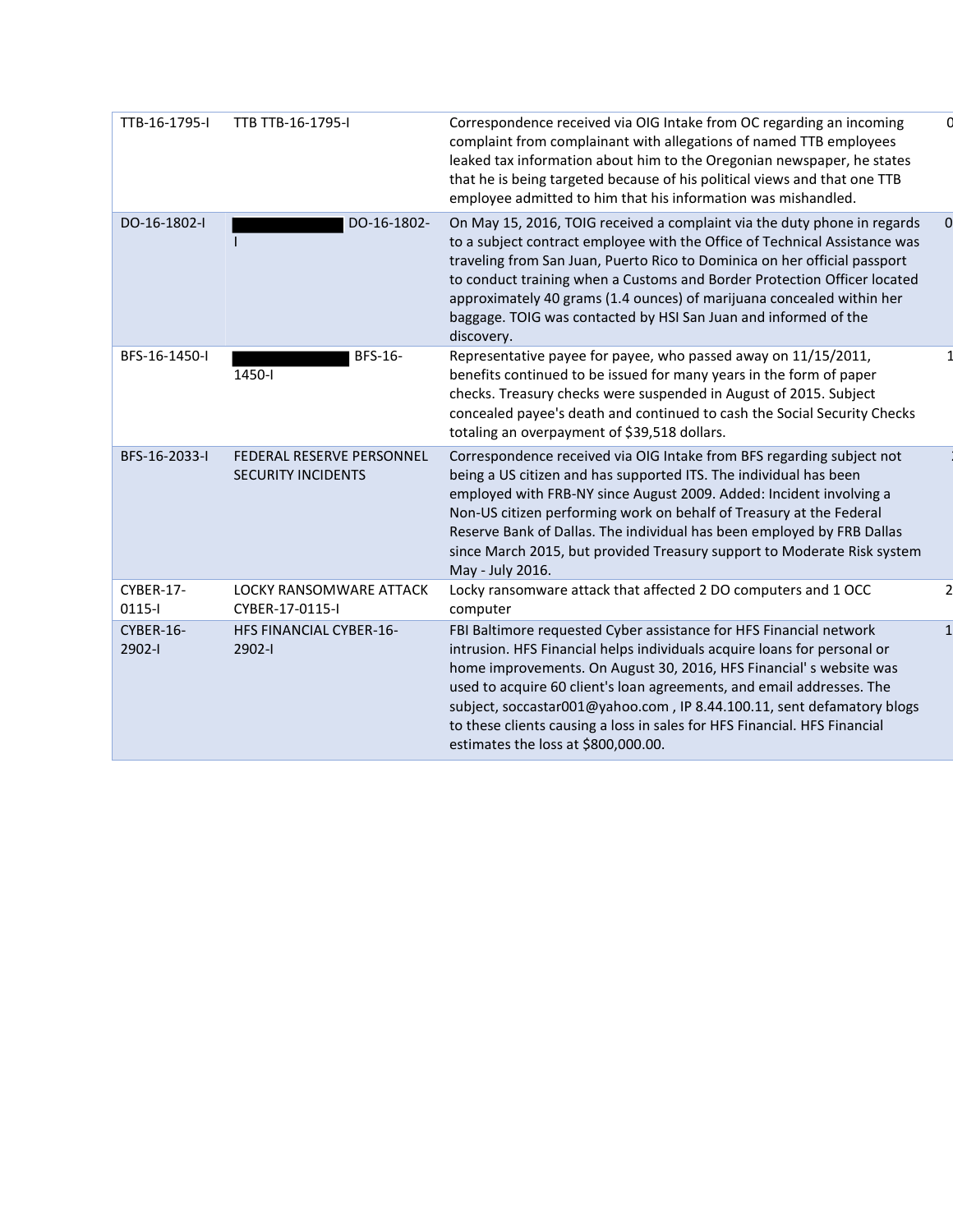| OCC-16-2931-I    | OCC-16-2931-                                              | On August 23, 2016, the Department of the Treasury Office of Inspector<br>General (TOIG) Office of Investigations received a complaint from the Bank<br>of Oak Ridge Vice President of Corporate Security in regards to theft of<br>government funds. VP stated that their financial institution had an elderly<br>client, who maintained a representative payee account with them, which<br>was opened on August 29, 2014. VP stated that the representative payee<br>for this account was the daughter, of the account holder. VP stated that<br>both payee and representative payee/subject were given debit cards for<br>this account, but after reviewing transactions made by the card in<br>subject's possession, the funds appear to not being properly used by<br>subject for the benefit of payee, which is the sole purpose of a<br>representative payee account. VP stated that on several occasions payee<br>has come into their branches inquiring about his balance and wondering if<br>all of his money has already been spent. When subject's debit card access<br>was removed, she used the starter checks for the account, made them<br>payable to herself, and cashed them at her bank. As of November 2014,<br>payee's account received \$119,753.63 in deposits and subject has<br>withdrawn \$104,560.50. In August 2016, payee's account received<br>\$4715.90 in deposits. Subject withdrew \$4700.00 in cash leaving a balance<br>of \$18.84 in the account. |                |
|------------------|-----------------------------------------------------------|----------------------------------------------------------------------------------------------------------------------------------------------------------------------------------------------------------------------------------------------------------------------------------------------------------------------------------------------------------------------------------------------------------------------------------------------------------------------------------------------------------------------------------------------------------------------------------------------------------------------------------------------------------------------------------------------------------------------------------------------------------------------------------------------------------------------------------------------------------------------------------------------------------------------------------------------------------------------------------------------------------------------------------------------------------------------------------------------------------------------------------------------------------------------------------------------------------------------------------------------------------------------------------------------------------------------------------------------------------------------------------------------------------------------------------------------------------------------------------------|----------------|
| OCC-16-2584-I    | OCC-16-2584-I                                             | Correspondence received via OIG Intake from OCC regarding allegations of<br>the above named subject being arrested for a DUI.                                                                                                                                                                                                                                                                                                                                                                                                                                                                                                                                                                                                                                                                                                                                                                                                                                                                                                                                                                                                                                                                                                                                                                                                                                                                                                                                                          | -15            |
| BFS-16-2718-I    |                                                           | Correspondence received via OIG Intake with allegations of Social Security<br>deceased payee benefit fraud by the above named subject.                                                                                                                                                                                                                                                                                                                                                                                                                                                                                                                                                                                                                                                                                                                                                                                                                                                                                                                                                                                                                                                                                                                                                                                                                                                                                                                                                 |                |
| USM-16-2755-I    | USM-16-2755-I                                             | Correspondence received via OIG Intake from the USM regarding<br>allegations of the above named subject having a warrant for his arrest.                                                                                                                                                                                                                                                                                                                                                                                                                                                                                                                                                                                                                                                                                                                                                                                                                                                                                                                                                                                                                                                                                                                                                                                                                                                                                                                                               |                |
| OCC-16-2444-I    | <b>WELLS FARGO VENEZUELAN</b><br><b>ACCOUNT TAKE-OVER</b> | On 5/25/2016, TOIG and JSO met with Wells Fargo Bank regarding a string<br>of related account-takeovers of high-value accounts belonging to<br>Venezuelan Nationals between October 2015 - July 2016, resulting in the<br>rapid withdrawal of funds via wire, cash withdrawals and transfers to new<br>accounts opened in the names of the victims, but controlled by the<br>suspects. Attempted loss is over \$945,000, but reversal of wires and<br>transfers has limited the loss to \$405,358.19 thus far.                                                                                                                                                                                                                                                                                                                                                                                                                                                                                                                                                                                                                                                                                                                                                                                                                                                                                                                                                                         |                |
| BFS-17-0819-I    | BFS-17-0399-P                                             | Correspondence received via OIG Intake from the BFS regarding<br>allegations of the following: NIRT Case # 80811 Contractor performed<br>unauthorized activity by moving Treasury information to an HP laptop. The<br>individual reported the laptop stolen and when the individual was going to<br>be interviewed by HP, they resigned.                                                                                                                                                                                                                                                                                                                                                                                                                                                                                                                                                                                                                                                                                                                                                                                                                                                                                                                                                                                                                                                                                                                                               |                |
| $-17 - 0846 - 1$ |                                                           | SSA-OIG and the USAO-Southern District of Florida requested assistance in<br>the interview of subject who continued to receive her mother's SSA<br>annuity after her mother passed away. Subsequently confessed<br>and the USAO asked TOIG to assist in serving<br>with a Target Letter<br>being charged with 18 USC 641 (Theft of Government<br>prior to<br>Funds).                                                                                                                                                                                                                                                                                                                                                                                                                                                                                                                                                                                                                                                                                                                                                                                                                                                                                                                                                                                                                                                                                                                   |                |
| BFS-16-1042-I    |                                                           | Correspondence received via OIG Intake from the BFS regarding<br>allegations of the above named calling into a BFS Call Center asking for the<br>address to shoot up the government facility.                                                                                                                                                                                                                                                                                                                                                                                                                                                                                                                                                                                                                                                                                                                                                                                                                                                                                                                                                                                                                                                                                                                                                                                                                                                                                          | $\overline{0}$ |
| DO-16-2607-I     |                                                           | Correspondence received via OIG Intake from OC, with allegations of the<br>above named subject being arrested for a DUI.                                                                                                                                                                                                                                                                                                                                                                                                                                                                                                                                                                                                                                                                                                                                                                                                                                                                                                                                                                                                                                                                                                                                                                                                                                                                                                                                                               | 0              |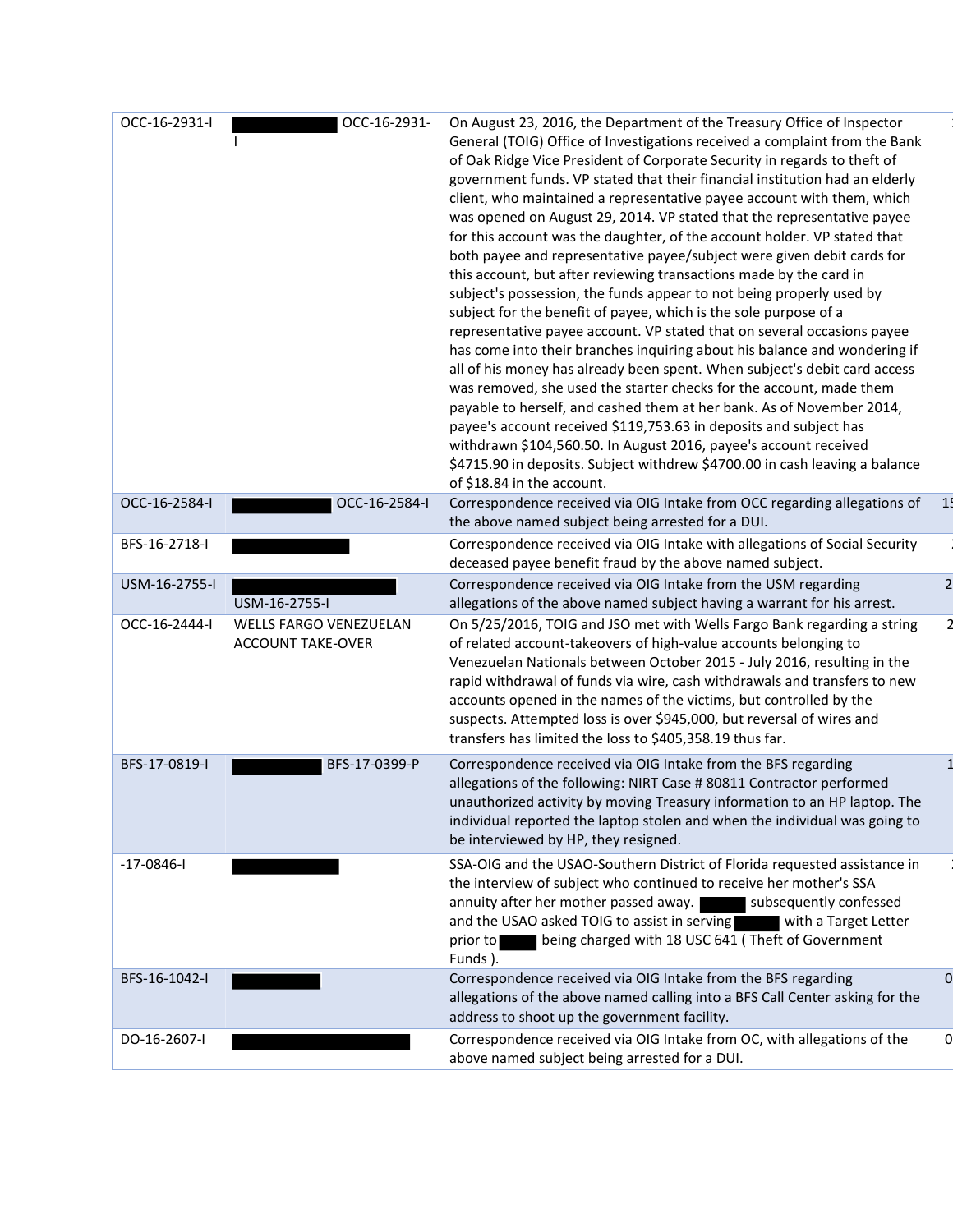| BFS-14-2853-I       | ET AL.      | The USSS reported the following and requested assistance with this<br>investigation from TOIG and IRS-CI: The Bibb County, GA Sheriffs Office<br>(BCSO) is investigating a subject, who is the central figure in a large scale<br>Identity Theft operation / criminal organization. It is believed that the<br>subject is additionally involved in the filing of false income tax returns. The<br>BCSO has determined that the subject is additionally using stolen<br>identities / fraudulently obtained credit cards to apply funds to assist local<br>jail inmates in making bond.                              |                |
|---------------------|-------------|--------------------------------------------------------------------------------------------------------------------------------------------------------------------------------------------------------------------------------------------------------------------------------------------------------------------------------------------------------------------------------------------------------------------------------------------------------------------------------------------------------------------------------------------------------------------------------------------------------------------|----------------|
| CYBER-17-<br>0856-1 |             | The IG, FLRA, contacted TOIG requesting computer forensics on her<br>assistant's work computer. IG stated that her IG share file was deleted on<br>7/27/2017 and that the last person in the files was her assistant. IG<br>advised the assistant that the assistant would be RIF'd prior to the files<br>being deleted. FLRA, IT, advised that this occurred on 7/27/2017 at<br>approximately 6:30PM EST.                                                                                                                                                                                                         |                |
| BEP-16-1869-I       |             | Correspondence received via OIG Intake from the BEP regarding<br>allegations of a verbal threat by the above named subject.                                                                                                                                                                                                                                                                                                                                                                                                                                                                                        |                |
| BFS-15-1696-I       |             | Correspondence received via OIG Intake from BFS regarding allegations of<br>the following: On May 8, 2015 the Compliance and Risk Management Staff<br>(CRMS) was contacted by Comerica Bank who said they had identified<br>several savings bonds they felt may have been altered and were being<br>cashed by sujbect at several of their banks branches. He said it looked like<br>the owners name and social security numbers were scratched out and<br>then a new social security number and owners name were typed onto the<br>bonds.                                                                          |                |
| DO-16-2111-I        |             | The Broward County Florida Sheriff's Office requested assistance from<br>TOIG to investigate a case where a group of Sovereign Citizens filed<br>documents in the Broward Clerk's Office. The documents were filed in a<br>foreclosure case against Bank of America. In the documents one of the<br>subjects forged U.S. Treasury Secretary Jacob J. Lew's, signature on IRS<br>Form 56 (Notice Concerning Fiduciary Relationship). The documents are<br>being filed in support of a bankruptcy scheme to allow the subjects to<br>"squat" in residence they rented in 2008 and have made very few<br>payments on. |                |
| OCC-16-2272-I       | , ET<br>AL. | On 5/12/2016, subject was identified as the manufacturer of counterfeit<br>identifications for co-conspirators to obtain fraudulent lines of credit at<br>financial institutions, including Synchrony Bank. Between February 15,<br>2016 and June 20, 2016, subject provided counterfeit identification<br>documents to co-conspirators, who opened accounts in stolen identities.<br>On Jun 2, 2016, an arrest warrant for the and a search warrant for the<br>subject's residence was executed.                                                                                                                  |                |
| OCC-17-0836-I       |             | Subject is a serial bigamist, who poses as a pastor and lures vulnerable<br>women to his compound for sex trafficking or involuntary servitude.<br>Subject has converted or taken over various social security benefits for<br>children and adult victims and has schemed to defraud TD Bank.                                                                                                                                                                                                                                                                                                                      | $\overline{0}$ |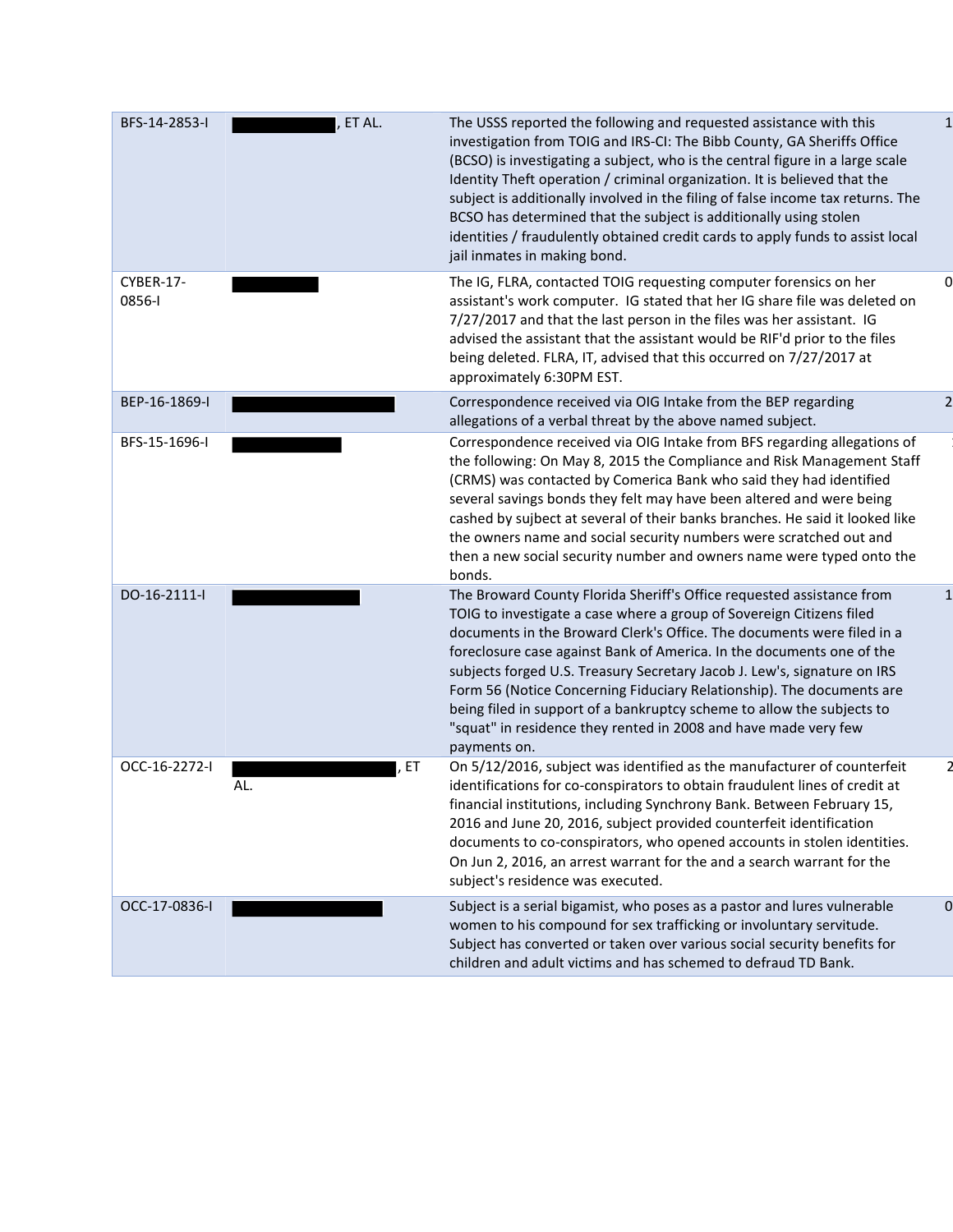| OCC-14-0393-I | &                                     | Office of the Comptroller of the Currency (OCC) reports that TCF National<br>Bank has filed a Report with the Financial Crimes Enforcement Network<br>regarding both a current OCC employee and a former OCC employee<br>both of whom have been the subjects of OI<br>investigations in the past. The report was filed with respect to "<br>\$81,631.00 in Official Bank Check (OBC), Internal transfer, and cash<br>activity, which reflects potential structuring to avoid federal Currency<br>Transaction Report (CTR) requirements, potential money laundering, and<br>concealment of funds."                                                                                                                                                                                                                                                                                                                                |    |
|---------------|---------------------------------------|----------------------------------------------------------------------------------------------------------------------------------------------------------------------------------------------------------------------------------------------------------------------------------------------------------------------------------------------------------------------------------------------------------------------------------------------------------------------------------------------------------------------------------------------------------------------------------------------------------------------------------------------------------------------------------------------------------------------------------------------------------------------------------------------------------------------------------------------------------------------------------------------------------------------------------|----|
| DO-13-1651-I  |                                       | Correspondence received via OIG Intake from OC in reference to<br>uncovered evidence regarding the above named subject.                                                                                                                                                                                                                                                                                                                                                                                                                                                                                                                                                                                                                                                                                                                                                                                                          |    |
| BFS-16-0184-I | (SAVINGS<br>BONDS) BFS-16-0184-I      | Correspondence received via OIG Intake from OC regarding a request for<br>agents in Indiana from an Attorney, Office of the Chief Counsel, Bureau of<br>the Fiscal Service.                                                                                                                                                                                                                                                                                                                                                                                                                                                                                                                                                                                                                                                                                                                                                      | 2  |
| DO-16-1721-I  | $DO-16-$<br>$1721 -$                  | Correspondence received via OIG Intake from OIG Counsel regarding<br>allegations of the following: Subject was responsible for housing finance<br>while at Goldman prior to joining the USGov. While at Treasury, subject<br>has worked on housing finance. subject is now meeting with former<br>Treasury and other Administration officials regarding housing finance for<br>his job at Goldman. The White House visitor log shows subject's<br>attendance at several housing finance meetings after he left his Gov<br>position.                                                                                                                                                                                                                                                                                                                                                                                              | 14 |
| BFS-16-2816-I | (SSA PAYMENT FRAUD) BFS-16-<br>2816-l | Subject was allegedly smuggled into the United States and obtained<br>passports and documentation under a fraudulent identity. Subject further<br>obtained passport and immigration documents for his spouse and children<br>based on his fraudulent immigration document and status. In 2002 subject<br>applied for disability benefits from the Social Security Administration (SSA)<br>office. Subject has been receiving Social Security Benefits through Treasury<br>check payments since September 2005. To date he has received \$263,828<br>in benefits based on a disability claim he filed in 2002. According to the<br>statements obtained by the State Department, subject was smuggled into<br>the country and has lived under an alias and a false identity. According to<br>information obtained from SSA-OIG, subject would not have been entitled<br>to the benefits received based on his fraudulent identity. |    |
| BEP-15-1127-I |                                       | On March 6, 2015, TIGTA contacted TOIG regarding an ongoing<br>investigation with USPS-OIG and DOL in connection to medical fraud<br>totaling approximately \$8,000,000 committed by a doctor in Dallas, TX.<br>The doctor allegedly submitted fraudulent claims in order for USPS and<br>BEP employees in the Dallas area to receive worker's compensation.<br>According to TIGTA and the USPS-OIG, a BEP employee was involved in the<br>scheme to defraud the government.                                                                                                                                                                                                                                                                                                                                                                                                                                                     | 30 |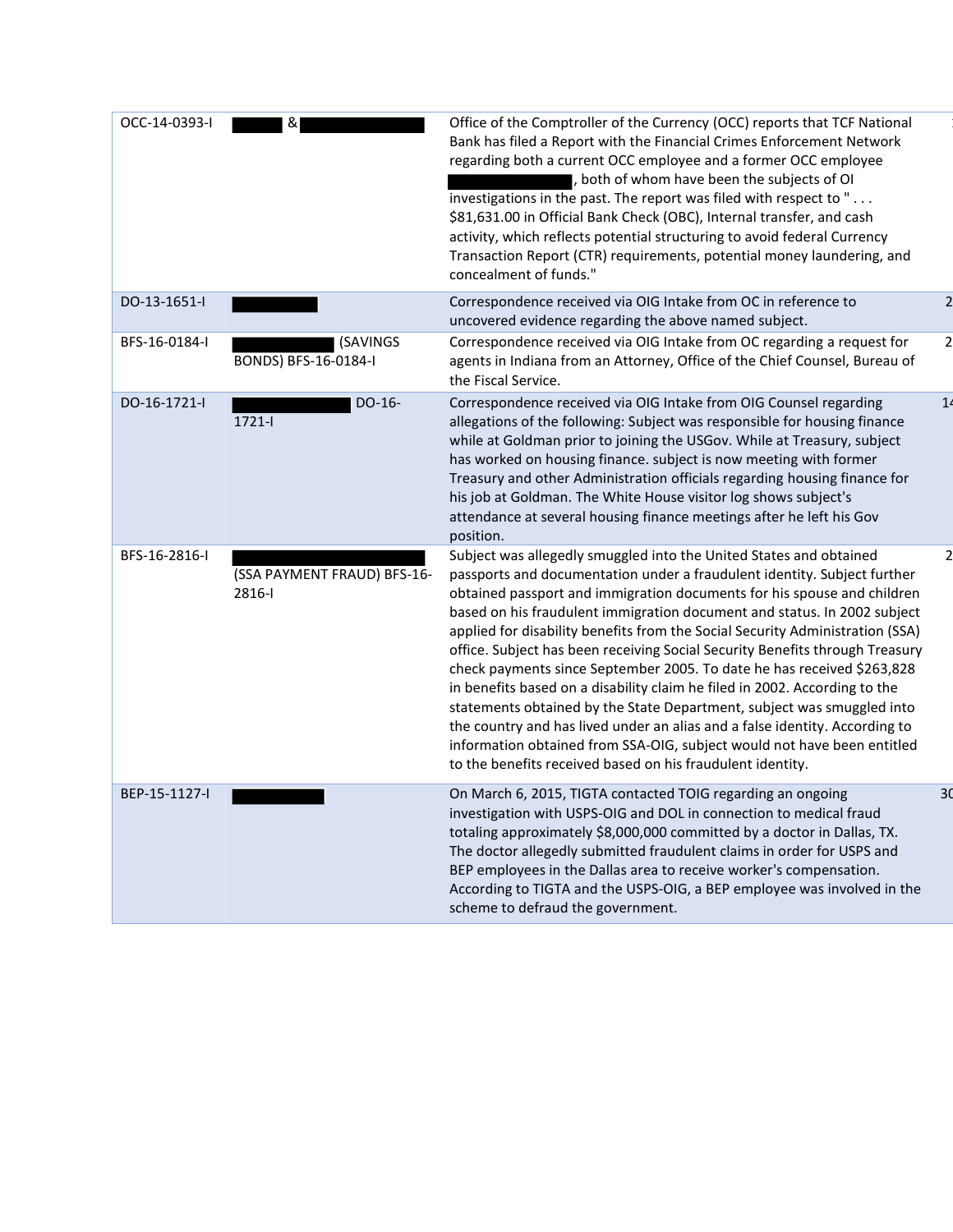| OCC-16-2935-I<br>The District of Columbia Department of Motor Vehicles (DCDMV) informed<br>DSS Special Agent that they had encountered an individual who they<br>believe was using two identities for driver's licenses. The two identities<br>were discovered by DCDMV'S facial recognition software. SA informed the<br>HSI Document and Benefit Fraud Task Force (DBFTF) of the possible fraud.<br>The HSI DBFTF sent images of subject to the HSI Victim Identification Unit<br>for expert comparison. Based on this information, HSI SA conducted<br>various database searches on subject and his associates. The research<br>indicates that subject has been associated with approximately eight<br>Virginia based corporations. Subject has been the organizer and/or<br>registered agent for most of these corporations. The formation of these<br>corporations was accomplished electronically with the Virginia State<br>Corporation Commission (SCC). No physical documentation, which would<br>help indicate the true identities or addresses of organizers, registered<br>agents or corporate officers, is retained by the SCC. The SCC indicates that<br>the subject's mother is the organizer of America's Janitorial Services LLC.<br>SunTrust Bank indicates that the subject and a female were the account<br>holders of four bank accounts related to America's Janitorial Services.<br>Female is believed to be subject's current girlfriend. Female is illegally<br>present in the United States of America. SunTrust indicates that over<br>\$140,000 was deposited in these accounts between May 2015 through<br>February 2016. Most of the deposits were in cash. SunTrust closed these<br>accounts. In February and March 2012, two credit card merchant accounts<br>were created for the Stafford Diner. Elsy Food Corp. appears to have been<br>doing business as (DBA) the Stafford Diner. Elsy Food Corp. appears to<br>have been form in February 9, 2012. Mother is listed as the Registered<br>Agent. Between May and July 2012, approximately 47 disputed or unusual<br>transactions occurred.<br>TTB-14-1528-I<br>TTB-14-<br>Correspondence received via OIG Intake from TTB regarding allegations of<br>1!<br>1528-l<br>fraudulent documents on TTB letterhead<br>On 06/18/2012, TOIG received email correspondence from Assistant<br>1 <sub>1</sub><br>CFIF-12-2713-I<br>ET AL. (DBA<br>District Attorney, Queens County, NY, regarding case assistance related to<br>CFIF-<br>12-2713-l<br>numerous stolen U.S. Treasury checks. ADA requested certification of the<br>checks and an in person meeting to discuss an investigative partnership.<br>On 07/02/2012, TOIG met with ADA as well as the Chief, Airport<br>Investigations Unit and the Deputy Bureau Chief, Organized Crime &<br>Rackets Bureau. TOIG agreed to provided investigative support and future<br>Grand Jury testimony regarding the Treasury checks.<br>OCC-16-2114-I<br><b>BANK LIVING WILLS MEDIA</b><br>In May 2016, the Federal Deposit Insurance Corporation contacted TOIG<br>LEAK OCC-16-2114-I<br>regarding a possible leak of sensitive information to the Wall Street<br>Journal involving Bank "Living Wills" that lead to an article appearing in the<br>Wall Street Journal prior to the information's official dissemination to the<br>public. The information was only known to a limited number of individuals<br>at the OCC, FDIC, and FRB.<br>Correspondence received via OIG Intake from the BFS regarding<br>BFS-15-1290-I<br>et al.<br>allegations of the following: The Compliance and Risk Management Staff<br>(CRMS) has identified 255 counterfeit savings bonds that were submitted<br>to various banks/paying agents for redemption. The counterfeit bonds<br>were first identified when the payment of duplicate bond serial numbers<br>attempted to post to our savings bond database against the legitimate<br>original bond serial numbers which were shown as closed securities. |
|-----------------------------------------------------------------------------------------------------------------------------------------------------------------------------------------------------------------------------------------------------------------------------------------------------------------------------------------------------------------------------------------------------------------------------------------------------------------------------------------------------------------------------------------------------------------------------------------------------------------------------------------------------------------------------------------------------------------------------------------------------------------------------------------------------------------------------------------------------------------------------------------------------------------------------------------------------------------------------------------------------------------------------------------------------------------------------------------------------------------------------------------------------------------------------------------------------------------------------------------------------------------------------------------------------------------------------------------------------------------------------------------------------------------------------------------------------------------------------------------------------------------------------------------------------------------------------------------------------------------------------------------------------------------------------------------------------------------------------------------------------------------------------------------------------------------------------------------------------------------------------------------------------------------------------------------------------------------------------------------------------------------------------------------------------------------------------------------------------------------------------------------------------------------------------------------------------------------------------------------------------------------------------------------------------------------------------------------------------------------------------------------------------------------------------------------------------------------------------------------------------------------------------------------------------------------------------------------------------------------------------------------------------------------------------------------------------------------------------------------------------------------------------------------------------------------------------------------------------------------------------------------------------------------------------------------------------------------------------------------------------------------------------------------------------------------------------------------------------------------------------------------------------------------------------------------------------------------------------------------------------------------------------------------------------------------------------------------------------------------------------------------------------------------------------------------------------------------------------------------------------------------------------------------------------------------------------------------------------------------------------------------------------------------------------------------------------------------------------------------------------------------------------------------------------------------------------------------------------------------------------------------------------------------------------------------------------------------------------------------------------------------------------|
|                                                                                                                                                                                                                                                                                                                                                                                                                                                                                                                                                                                                                                                                                                                                                                                                                                                                                                                                                                                                                                                                                                                                                                                                                                                                                                                                                                                                                                                                                                                                                                                                                                                                                                                                                                                                                                                                                                                                                                                                                                                                                                                                                                                                                                                                                                                                                                                                                                                                                                                                                                                                                                                                                                                                                                                                                                                                                                                                                                                                                                                                                                                                                                                                                                                                                                                                                                                                                                                                                                                                                                                                                                                                                                                                                                                                                                                                                                                                                                                                                             |
|                                                                                                                                                                                                                                                                                                                                                                                                                                                                                                                                                                                                                                                                                                                                                                                                                                                                                                                                                                                                                                                                                                                                                                                                                                                                                                                                                                                                                                                                                                                                                                                                                                                                                                                                                                                                                                                                                                                                                                                                                                                                                                                                                                                                                                                                                                                                                                                                                                                                                                                                                                                                                                                                                                                                                                                                                                                                                                                                                                                                                                                                                                                                                                                                                                                                                                                                                                                                                                                                                                                                                                                                                                                                                                                                                                                                                                                                                                                                                                                                                             |
|                                                                                                                                                                                                                                                                                                                                                                                                                                                                                                                                                                                                                                                                                                                                                                                                                                                                                                                                                                                                                                                                                                                                                                                                                                                                                                                                                                                                                                                                                                                                                                                                                                                                                                                                                                                                                                                                                                                                                                                                                                                                                                                                                                                                                                                                                                                                                                                                                                                                                                                                                                                                                                                                                                                                                                                                                                                                                                                                                                                                                                                                                                                                                                                                                                                                                                                                                                                                                                                                                                                                                                                                                                                                                                                                                                                                                                                                                                                                                                                                                             |
|                                                                                                                                                                                                                                                                                                                                                                                                                                                                                                                                                                                                                                                                                                                                                                                                                                                                                                                                                                                                                                                                                                                                                                                                                                                                                                                                                                                                                                                                                                                                                                                                                                                                                                                                                                                                                                                                                                                                                                                                                                                                                                                                                                                                                                                                                                                                                                                                                                                                                                                                                                                                                                                                                                                                                                                                                                                                                                                                                                                                                                                                                                                                                                                                                                                                                                                                                                                                                                                                                                                                                                                                                                                                                                                                                                                                                                                                                                                                                                                                                             |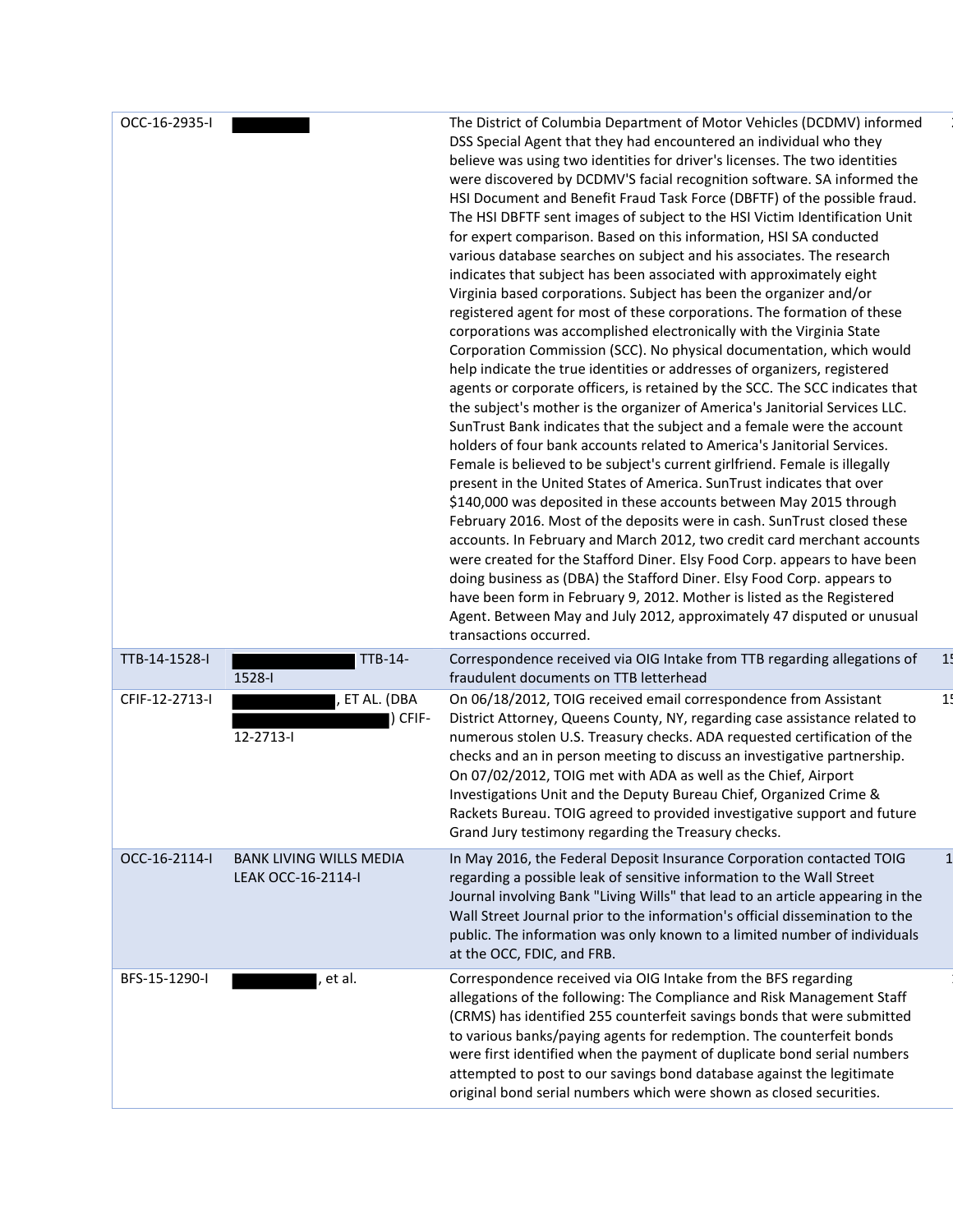| <b>SCAM-17-</b><br>$0177 -$ | et al.<br>(SCAM)                            | Correspondence received via OIG Intake from OIG Counsel regarding an<br>incoming complaint from complainant with allegations of being scammed<br>out of \$70,000.                                                                                                                                                                                                                                                                                                                                                                                                                                                                                                                                                                                                                                                                                                                                                                                                                                                                                                                                                                                                                                                                                                                                                                                                                                           |                         |
|-----------------------------|---------------------------------------------|-------------------------------------------------------------------------------------------------------------------------------------------------------------------------------------------------------------------------------------------------------------------------------------------------------------------------------------------------------------------------------------------------------------------------------------------------------------------------------------------------------------------------------------------------------------------------------------------------------------------------------------------------------------------------------------------------------------------------------------------------------------------------------------------------------------------------------------------------------------------------------------------------------------------------------------------------------------------------------------------------------------------------------------------------------------------------------------------------------------------------------------------------------------------------------------------------------------------------------------------------------------------------------------------------------------------------------------------------------------------------------------------------------------|-------------------------|
| CFIF-12-2286-I              | . ET AL. CFIF-<br>12-2286-l                 | Special Agent United States Secret Service, Atlanta Field Office, contacted<br>TOIG on or about April 19, 2012 regarding a fraudulent tax fraud scheme.<br>Specifically, SA believes multiple subjects are researching defunct<br>transportation businesses in Florida, re-incorporating them in Georgia, and<br>then receiving fraudulent tax refunds for fuel tax credits.                                                                                                                                                                                                                                                                                                                                                                                                                                                                                                                                                                                                                                                                                                                                                                                                                                                                                                                                                                                                                                | 1                       |
| BFS-16-2736-I               |                                             | On August 22, 2016, The U.S. Postal Service, Office of the Inspector<br>General contacted TOIG for assistance in the following: The U.S. Postal<br>Service Office of Inspector General (USPS-OIG) received a complaint from<br>a customer, Alexandria, VA. Victim advised a U.S. Treasury check, which<br>had been mailed to her was not received by her, but was deposited into a<br>Navy Federal Bank account on June 27, 2016. On August 22, 2016, USPS-<br>OIG Special Agent contacted victim and she emailed SA an image of the<br>stolen U.S. Treasury check. The U.S. Treasury check was in the amount of<br>\$1939.00 and the payee was the victim. SA contacted postmaster,<br>Alexandria Main Post Office, Alexandria, VA, and requested to know who<br>the carrier was for the address for June 20, 2016 - June 27, 2016.<br>Postmaster provided information, which identified subject postal<br>employee, as the carrier who carried this route on June 22, 2016, June 23,<br>2016, and June 27, 2016. Further investigation is required in order to<br>determine if a Postal Service employee violated Postal Service policy,<br>federal criminal law, or Commonwealth of Virginia criminal law. TOIG<br>contacted NFCU Investigator who said that approx. 10 US Treasury checks<br>made payable to somebody other than the subject Postal employee have<br>been deposited into his NFCU acct. |                         |
| OIG-17-0071-I               | AND                                         | Investigators from Escambia Sheriffs Office received information regarding<br>a missing persons case in their jurisdiction. Victim has been<br>estranged/missing since 2004 which is the last time family has spoken to<br>him. Victims sister claims that the subjects confessed to her that they<br>killed the victim and burned his body in their backyard fire pit because of<br>an alleged sexual assault of their child by the victim. Upon further<br>investigation it was determined that the subjects had been writing<br>themselves checks the first of every month in the exact amount of the SSI<br>benefits received by the victim and depositing them in their personal<br>account. Total amount of theft is approximately \$45,000. Escambia County<br>SO request our assistance in the fraud portion of the investigation in<br>hopes that through interviews more information can be gathered<br>regarding the homicide/missing person.                                                                                                                                                                                                                                                                                                                                                                                                                                                    |                         |
| DO-12-2147-I                | <b>SUNGEVITY (ARRA)</b>                     | The complaint alleges Sungevity might be inflating costs based upon<br>related-party pricing, 1603 ARRA.                                                                                                                                                                                                                                                                                                                                                                                                                                                                                                                                                                                                                                                                                                                                                                                                                                                                                                                                                                                                                                                                                                                                                                                                                                                                                                    | $\overline{a}$          |
| BFS-16-0227-I               | FLORIDA EAST COAST TRAVEL<br>SERVICES, INC. | Correspondence received via OIG Intake from the BFS regarding<br>allegations of the following: One of the mailroom workers reached out to<br>me and informed me that there were multiple checks returned to us from<br>the Palmetto Lakes Post Office in Hialeah, FL. The Post office box is<br>registered to Florida East Coast Travel Services, Inc and the checks are tax<br>refunds to a variety of people.                                                                                                                                                                                                                                                                                                                                                                                                                                                                                                                                                                                                                                                                                                                                                                                                                                                                                                                                                                                             | $\overline{\mathbf{c}}$ |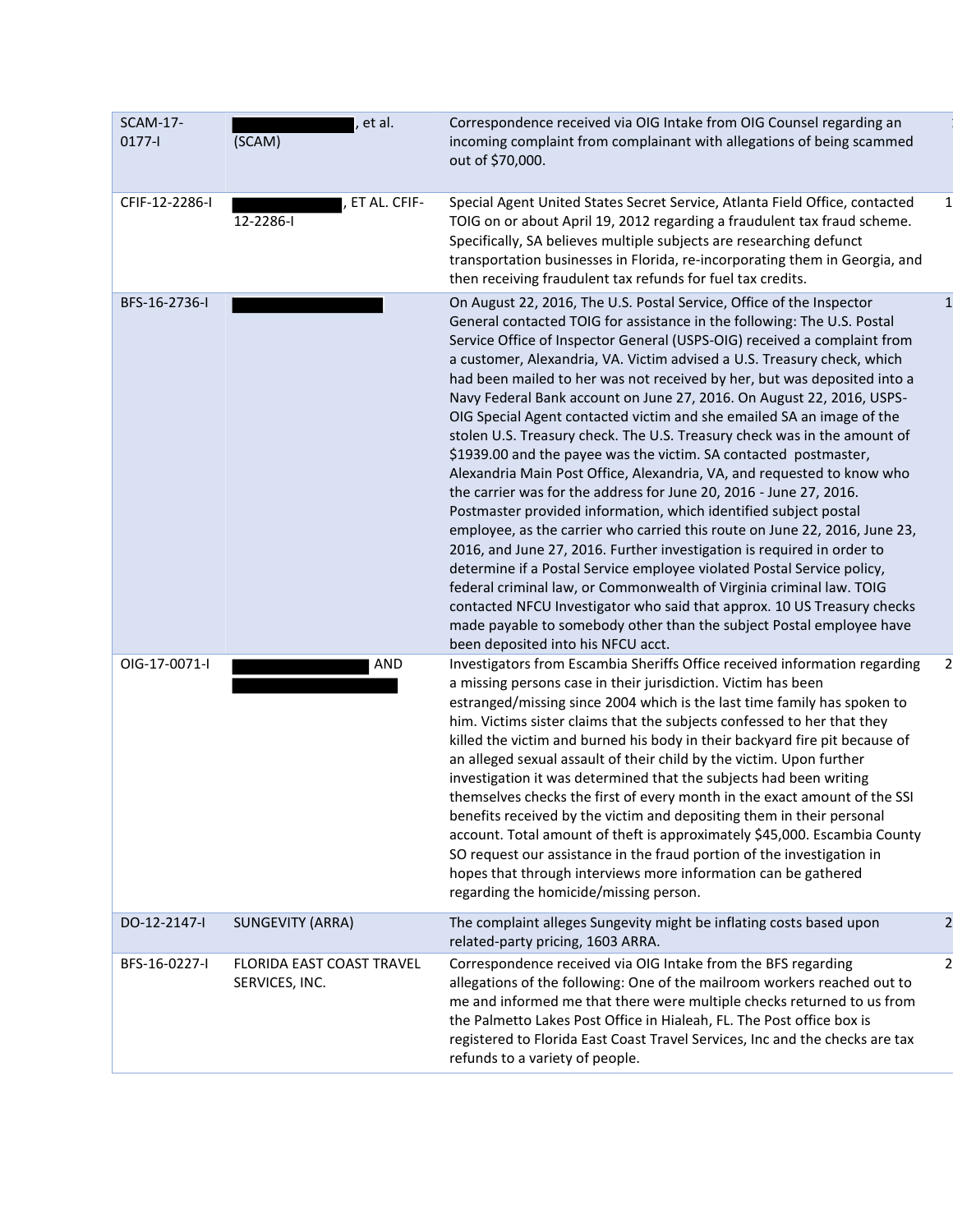| BFS-15-2074-I |                                                               | Complaint received 7/28/2015, via email Complainant alleges subject<br>deposited an altered US Treasury Check in the amount of \$4,688.6. The<br>check was originally issued in the amount of \$688.81. Subject has forged<br>non-government check and owns the Ohio Educational Credit Union over<br>\$5000.00                                                                                                                                                                                                                                                                                                                                                                                                                                                                                                                                                     |          |
|---------------|---------------------------------------------------------------|---------------------------------------------------------------------------------------------------------------------------------------------------------------------------------------------------------------------------------------------------------------------------------------------------------------------------------------------------------------------------------------------------------------------------------------------------------------------------------------------------------------------------------------------------------------------------------------------------------------------------------------------------------------------------------------------------------------------------------------------------------------------------------------------------------------------------------------------------------------------|----------|
| BEP-14-1554-I | BEP-14-<br>1554-l                                             | Complaint received 5/22/2014, via email from BEP Human Resources<br>Specialist at the Bureau of Engraving and Printing Fort Worth, Texas<br>reporting workers compensation fraud and abuse. BEP alleges - We are<br>being over charged for former employee's care at the Grand Court Tampa<br>senior Living Center. Subject receives payment of \$5284 every 28 days at<br>75% augmented compensation for living expenses at the Grand Court<br>Tampa Senior Living Center. The Afford ability calculator from the Grand<br>Curt Tampa web site show living expenses start at \$2405 per month or<br>\$80.00 per day. We are being charged for over \$200 per day for care that<br>is available for \$80.00. BEP also points out that the subject's wife may be<br>occupying the room which being up concerns of subject needing assist<br>with caring for himself. |          |
| USM-16-0320-I | USM-16-<br>0320-1                                             | Correspondence received via OIG Intake from the USM regarding<br>allegations of officer misconduct by the above named subject.                                                                                                                                                                                                                                                                                                                                                                                                                                                                                                                                                                                                                                                                                                                                      |          |
| BFS-16-1199-I | BFS-16-<br>1199-l                                             | Correspondence received via OIG Intake from the BFS regarding<br>allegations of payments belonging to payee being deposited into someone<br>else's account.                                                                                                                                                                                                                                                                                                                                                                                                                                                                                                                                                                                                                                                                                                         |          |
| OCC-16-0523-I | OCC-16-<br>0523-l                                             | Correspondence received via OIG Intake from the OCC regarding<br>allegations of the above named subject for violation of the standards of<br>conduct-seeking other employment                                                                                                                                                                                                                                                                                                                                                                                                                                                                                                                                                                                                                                                                                       |          |
| BEP-16-0101-I | <b>INAPPROPRIATE SEARCH OF</b><br>BEP EMPLOYEES BEP-16-0101-I | Complaint received 10/15/2015, via email *** COMPLAINANT REQUEST<br>CONFIDENTIALITY*** NTEU alleges BEP has started strip searching its<br>employees, two strip searches happened within the past several months.<br>NTEU reports these searches humiliated the employees, the employee<br>were forced to remove their clothes in the company of their peers.<br>Consequently, the NexGen notes were found in the BPS machine located<br>in the single note inspection cage#3 on Sept. 2015. However the agency<br>claimed to have dismantled the BPS machine prior to initiating the strip<br>search on May 2015. Additionally NTEU reporting BEP participating in pre-<br>selection hiring and has led to several prohibited personnel practice<br>violations. Reference                                                                                          | $\Omega$ |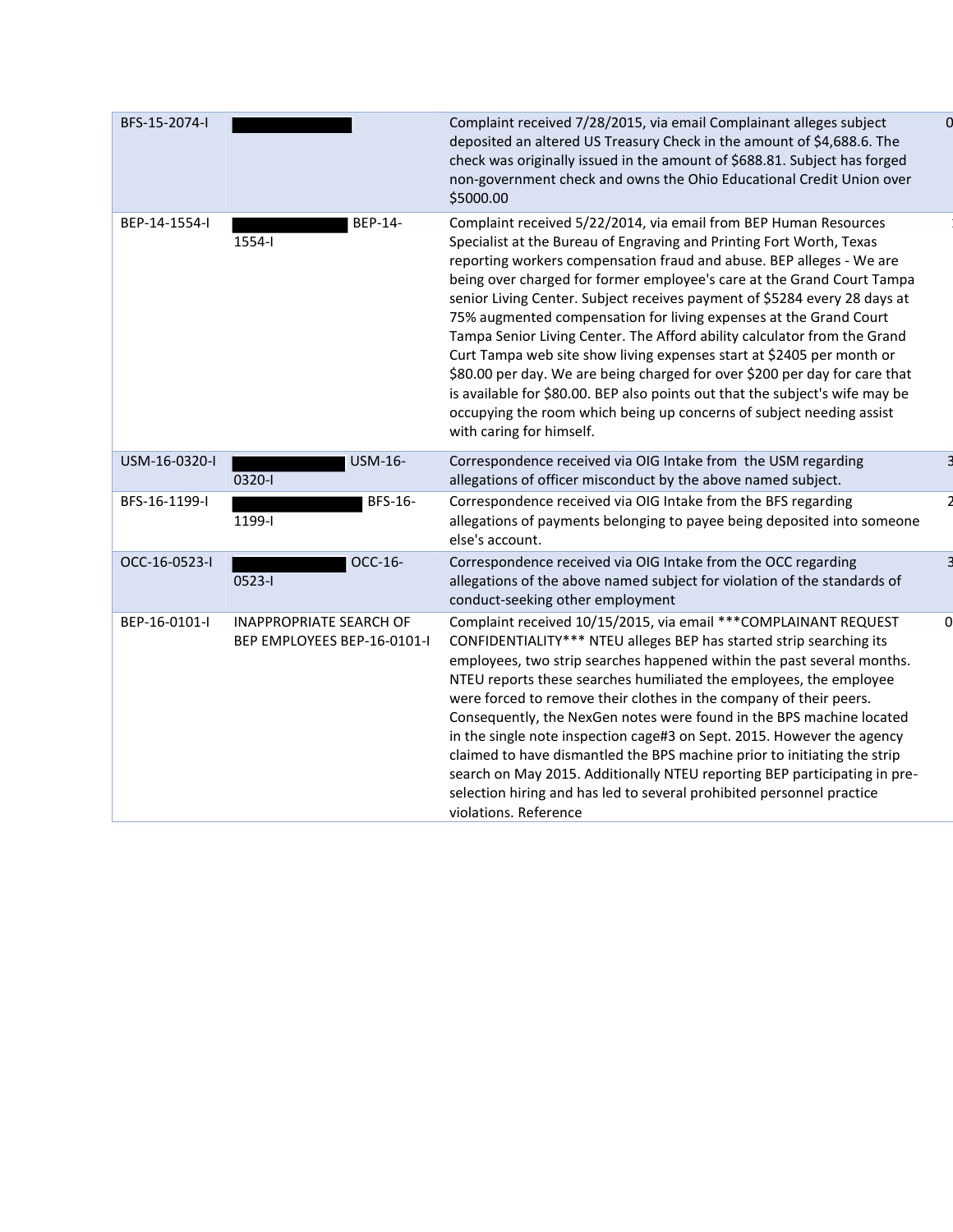| DO-17-0376-I  | <b>OFR VANDALISM</b>                                            | On December 19, 2016, TOIG Counsel was notified of a vandalism incident<br>at Treasury Departmental Offices - Office of Financial Research (OFR). OFR<br>Counsel related that there were drawings on some of the windows when<br>he entered the building Monday morning. Phallic drawings were found on<br>several of the OFR Director, office windows. OFR Director's office is on the<br>6 th floor. The same drawing was found, along with the words "You are a"<br>on the door of OFR Deputy Director. Deputy Director's office is on the 12<br>th floor. The words "Get Fired" were found on the door of Data Center<br>Acting Associate Director. Associate Director's office is on the 11 th floor.<br>Deputy Director stated he was in the office on Friday until approximately<br>7pm and the drawings were not there when he left. Deputy Director was<br>notified at approximately 7:30 am on Monday that his office had been<br>defaced. TOIG agents spoke to Director, Deputy Director and OFR Counsel<br>regarding the events mentioned above. They confirmed the information<br>previously stated and provided information pertaining to the atmospherics<br>and overall climate of the OFR. |                |
|---------------|-----------------------------------------------------------------|-------------------------------------------------------------------------------------------------------------------------------------------------------------------------------------------------------------------------------------------------------------------------------------------------------------------------------------------------------------------------------------------------------------------------------------------------------------------------------------------------------------------------------------------------------------------------------------------------------------------------------------------------------------------------------------------------------------------------------------------------------------------------------------------------------------------------------------------------------------------------------------------------------------------------------------------------------------------------------------------------------------------------------------------------------------------------------------------------------------------------------------------------------------------------------------------------------------|----------------|
| USM-16-2613-I | USM-16-2613-I                                                   | Correspondence received via OIG Intake from the USM regarding<br>allegations of the above named subject assaulting another employee.                                                                                                                                                                                                                                                                                                                                                                                                                                                                                                                                                                                                                                                                                                                                                                                                                                                                                                                                                                                                                                                                        |                |
| USM-15-1619-I | <b>USM-15-</b><br>1619-l                                        | The US Mint explicitly requests that the TOIG investigate the allegation<br>that US Mint employeeappears improperly to have validated her time and<br>attendance records on multiple occasions, crediting herself with working<br>time that she did not actually work.                                                                                                                                                                                                                                                                                                                                                                                                                                                                                                                                                                                                                                                                                                                                                                                                                                                                                                                                      |                |
| DO-16-2387-I  | DO-16-2387-I                                                    | Complaint received 7/20/2016, via email IT specialist Departmental Office,<br>volunteered to coordinate a water club for OCIO staff and contractors and<br>to facilitate deliver of water jugs and payment. Participants volunteered to<br>provide payments in return for access to water jugs on their floor. As of<br>today \$1,100.20 of funds collected have not been applied to drinkmore<br>invoices.                                                                                                                                                                                                                                                                                                                                                                                                                                                                                                                                                                                                                                                                                                                                                                                                 |                |
| BFS-14-1581-I | TSP FERS / STOLEN US<br><b>TREASURY CHECK BFS-14-</b><br>1581-l | Complaint received 5/22/2014, via email Complainant alleges requested<br>funds of \$18,800.00 from TSP FERS retirement account. A TSP<br>Representative stated the funds would be mailed out and the complainant<br>would received the funds within 15 business days. After a waiting period<br>of time the complainant called TSP to inquire on the status of the check<br>and was told by TSP representative the check had been cashed and the<br>complainant would receive forms to verify her hand writing along with a<br>copy of the check.                                                                                                                                                                                                                                                                                                                                                                                                                                                                                                                                                                                                                                                           | $\overline{2}$ |
| USM-15-2113-I | USM-15-<br>2113-l                                               | Correspondence received via OIG Intake from the USM regarding<br>allegations of time card fraud by the above named subject.                                                                                                                                                                                                                                                                                                                                                                                                                                                                                                                                                                                                                                                                                                                                                                                                                                                                                                                                                                                                                                                                                 | 0              |
| FMS-12-2357-I |                                                                 | On July 30, 2012, TOIG Special Agent received an allegation from Special<br>Agent, Social Security Administration (SSA), that in May 2012<br>approximately 300 SSA recipients, in the Pinellas County, FL area, had not<br>received their monthly benefit checks. SSA discovered that the checks<br>were cashed at small businesses in Tallahassee FL, Live Oak, FL, Tampa, FL<br>and South Georgia.                                                                                                                                                                                                                                                                                                                                                                                                                                                                                                                                                                                                                                                                                                                                                                                                        | $\mathbf{1}$   |
| OCC-17-0213-I | OCC-17-<br>$0213 - 1$                                           | Correspondence received via OIG Intake from the OCC regarding<br>allegations of the above named subject abusing his position.                                                                                                                                                                                                                                                                                                                                                                                                                                                                                                                                                                                                                                                                                                                                                                                                                                                                                                                                                                                                                                                                               |                |
| USM-16-2350-I | USM-16-<br>2350-l                                               | Correspondence received via OIG Intake from the USM regarding<br>allegations of the above named subjects assaulting another employee.                                                                                                                                                                                                                                                                                                                                                                                                                                                                                                                                                                                                                                                                                                                                                                                                                                                                                                                                                                                                                                                                       |                |
|               |                                                                 |                                                                                                                                                                                                                                                                                                                                                                                                                                                                                                                                                                                                                                                                                                                                                                                                                                                                                                                                                                                                                                                                                                                                                                                                             |                |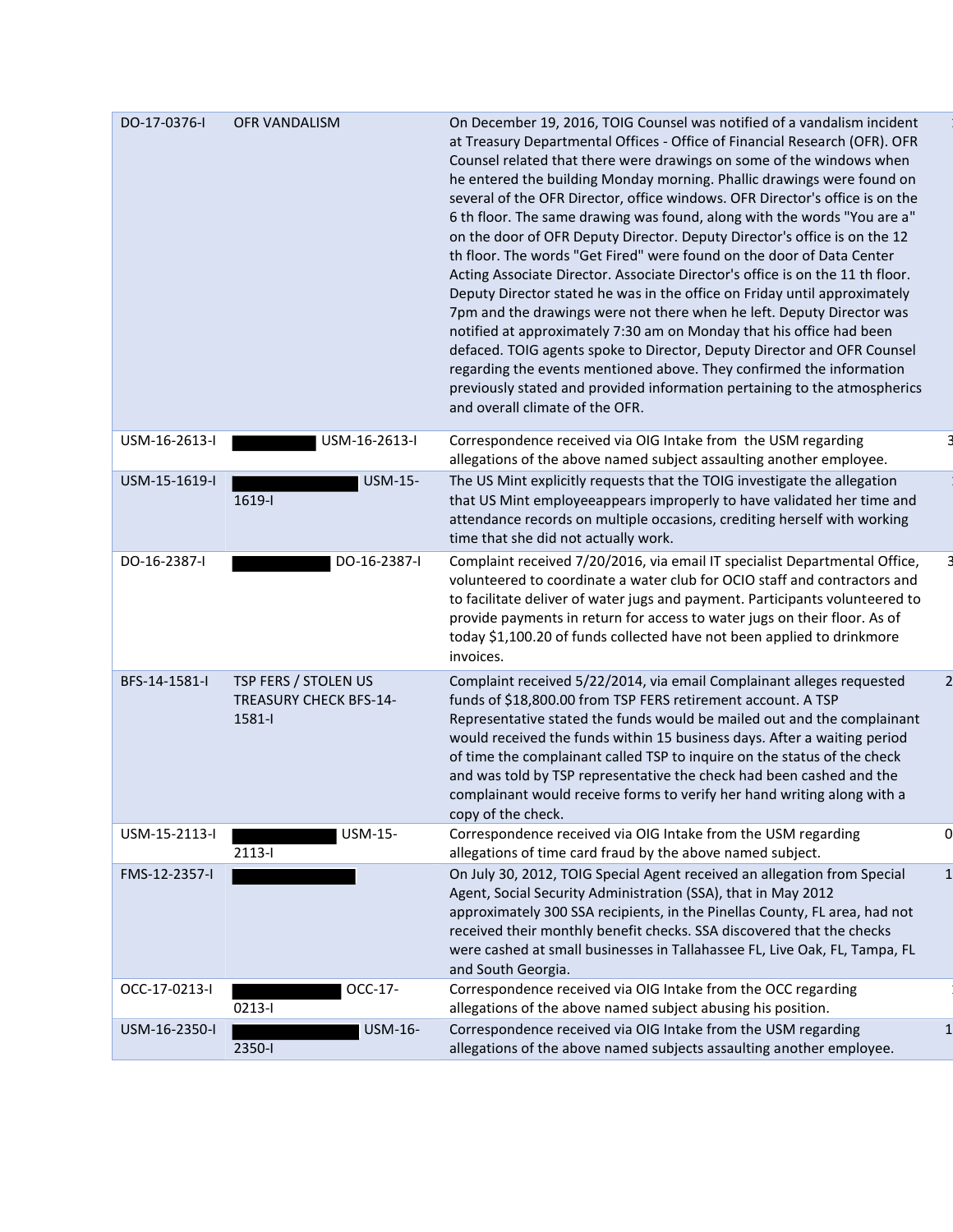| OCC-16-1417-I | OCC-16-1417-I                          | Correspondence received via OIG Intake from the OCC regarding<br>allegations of the above named subject soliciting sexual acts from an<br>online sight called 'Backpage"                                                                                                                                                                                                                                                                                                                                                                                                  |  |
|---------------|----------------------------------------|---------------------------------------------------------------------------------------------------------------------------------------------------------------------------------------------------------------------------------------------------------------------------------------------------------------------------------------------------------------------------------------------------------------------------------------------------------------------------------------------------------------------------------------------------------------------------|--|
| OCC-16-2547-I | OCC-16-2547-I                          | Correspondence received via OIG Intake from the OCC regarding<br>allegations of the above named subject being arrested for leaving a minor<br>child in the car unattended.                                                                                                                                                                                                                                                                                                                                                                                                |  |
| USM-17-0826-I | (SENIOR STAFF<br>MISCONDUCT)           | Complaint received 3/3/2017, via email *** COMPLAINANT REQUEST<br>CONFIDENTIALITY*** Complainant alleges<br>for the US<br>Mint in CA, is newly promoted to<br>position and currently has<br>surrounded himself with preselected individuals. The has failed to<br>supervise his employees properly, allowing a SGT under his command to<br>avoid his duties and leave early,<br>leaves anytime he wants and<br>other supervisors are forced to cover for him. The complainant states the<br>incident has been reported by other supervisors but nothing has been<br>done. |  |
| BFS-15-0989-I |                                        | The Bureau of the Fiscal Service (BFS) reports that private citizen<br>submitted to Morgan Stanley Wealth Management a number of<br>fraudulent documents, purporting to draw on funds with the US Treasury,<br>for redemption; Morgan-Stanley contacted the BFS and was informed that<br>the documents are worthless. Note that subject appears for similar fraud<br>attempts in our records.                                                                                                                                                                             |  |
| DO-16-0975-I  | THEFT OF GOVERNMENT<br><b>PROPERTY</b> | Deputy Secretary reported loss of Treasury Issued IPad on 2/6/2016, along<br>with personal Apple Laptop (this was the 2nd incident) from their<br>residence. There was another loss, (unreported) of initial Treasury issued<br>IPad and personal Apple Laptop on 10/2/2015. CODE MCPD Incident<br>Report - 16006356 dated 2/9/2016, Detective, Criminal Investigations,<br>Takoma Park Police                                                                                                                                                                            |  |
| OCC-16-2344-I | OCC-16-2344-I                          | Correspondence received via OIG Intake from the OCC regarding<br>allegations of unauthorized disclosure of sensitive bank information.                                                                                                                                                                                                                                                                                                                                                                                                                                    |  |
| OCC-16-2596-I | OCC-<br>$16 - 2596 - 1$                | Correspondence received via OIG Intake from the OCC regarding<br>allegations of unauthorized disclosure of sensitive bank information.                                                                                                                                                                                                                                                                                                                                                                                                                                    |  |
| DO-17-0837-I  |                                        | Correspondence received via OIG Intake regarding allegations of the above<br>named subject making a threat to another government employee.                                                                                                                                                                                                                                                                                                                                                                                                                                |  |
| OCC-16-2567-I |                                        | Correspondence received via OIG Intake from the OCC regarding<br>allegations of an arrest of the above named subject.                                                                                                                                                                                                                                                                                                                                                                                                                                                     |  |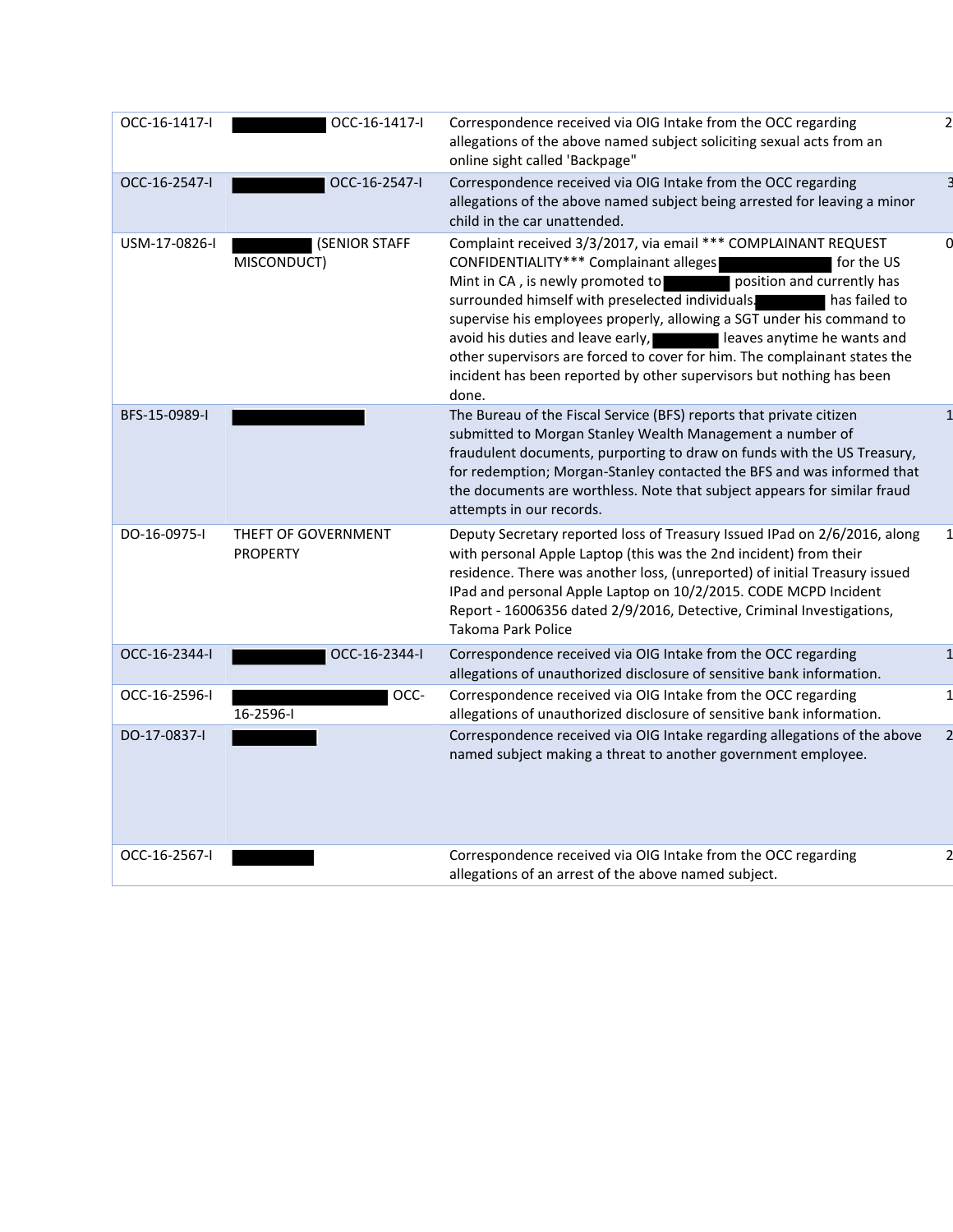| OCC-18-0011-I | U. S. Bank - CAG # 03096983 | From OCC whistleblower complaints April 2017: The complainant, an<br>employee of U.S. Bank, (Requested to Remain Anonymous) stated he<br>submitted a whistleblower tip through the CFTC website. Both the CFTC<br>and SEC referred him to submit a tip under FIRREA through OCC. The<br>complainant alleges U.S. Bank policies and procedures related to foreign<br>exchange transactions pose risk to deposit holders. He states the Foreign<br>Exchange Credit Policy does not properly identify or measure market risks<br>associated with current movement. Credit is underwritten for a value<br>considered the "marginal credit exposure to the bank. This MCE is built<br>upon poor market risk measurement of foreign exchange movement and<br>the resulting credit exposure approved by Credit is vague, with system<br>compliance gaps that create opportunity for Sales to trade with clients on<br>exposures dramatically different than what was intended as part of the<br>credit approval process. Furthermore, US Bank does not reserve capital for<br>foreign exchange exposures nor prevent sales from taking excessive<br>market risk related to market and credit risk policy failures. In addition, he<br>states the combination of the above mentioned creates risks to the bank<br>that can be greater than intended, and any potential adverse movement in<br>the market can put risk to client deposits. |
|---------------|-----------------------------|-----------------------------------------------------------------------------------------------------------------------------------------------------------------------------------------------------------------------------------------------------------------------------------------------------------------------------------------------------------------------------------------------------------------------------------------------------------------------------------------------------------------------------------------------------------------------------------------------------------------------------------------------------------------------------------------------------------------------------------------------------------------------------------------------------------------------------------------------------------------------------------------------------------------------------------------------------------------------------------------------------------------------------------------------------------------------------------------------------------------------------------------------------------------------------------------------------------------------------------------------------------------------------------------------------------------------------------------------------------------------------------------------------------------------------------|
| BFS-16-0937-I |                             | Correspondence received via OIG Intake from the BFS regarding<br>allegations of the following: The check was originally issued to an Estate<br>for \$250 and going to Bogota, Colombia. It was altered to \$143,600 and<br>made to Law Firm in Maumee, OH. Law Firm, LPA is located<br>at the same address that the check was altered to. The BOFD is Key Bank<br>(in OH). I spoke with Key Bank, verified that the account number written<br>on the back of the check does in fact belong to<br>Law Firm and the<br>account signer is                                                                                                                                                                                                                                                                                                                                                                                                                                                                                                                                                                                                                                                                                                                                                                                                                                                                                            |
| OCC-16-2551-I | OCC-16-2551-I               | Correspondence received via OIG Intake from the OCC regarding<br>allegations of violations of federal ethics regulations concerning<br>impartiality in the performance of official duties and misuse of a<br>government position.                                                                                                                                                                                                                                                                                                                                                                                                                                                                                                                                                                                                                                                                                                                                                                                                                                                                                                                                                                                                                                                                                                                                                                                                 |
| DO-16-0610-I  |                             | Correspondence received via OIG Intake from the Department of the<br>Treasury regarding allegations of suspected fraud. Deceased victim was<br>receiving benefits from the DC Police Officers and Firefighters Retirement<br>Plan, passed away April 2015 however her benefits were still being cashed<br>from April 2015 to September. Six payments totaling \$13, 752.00.                                                                                                                                                                                                                                                                                                                                                                                                                                                                                                                                                                                                                                                                                                                                                                                                                                                                                                                                                                                                                                                       |

 $\overline{c}$ 

 $\overline{c}$ 

 $\overline{\mathsf{3}}$ 

 $\overline{3}$